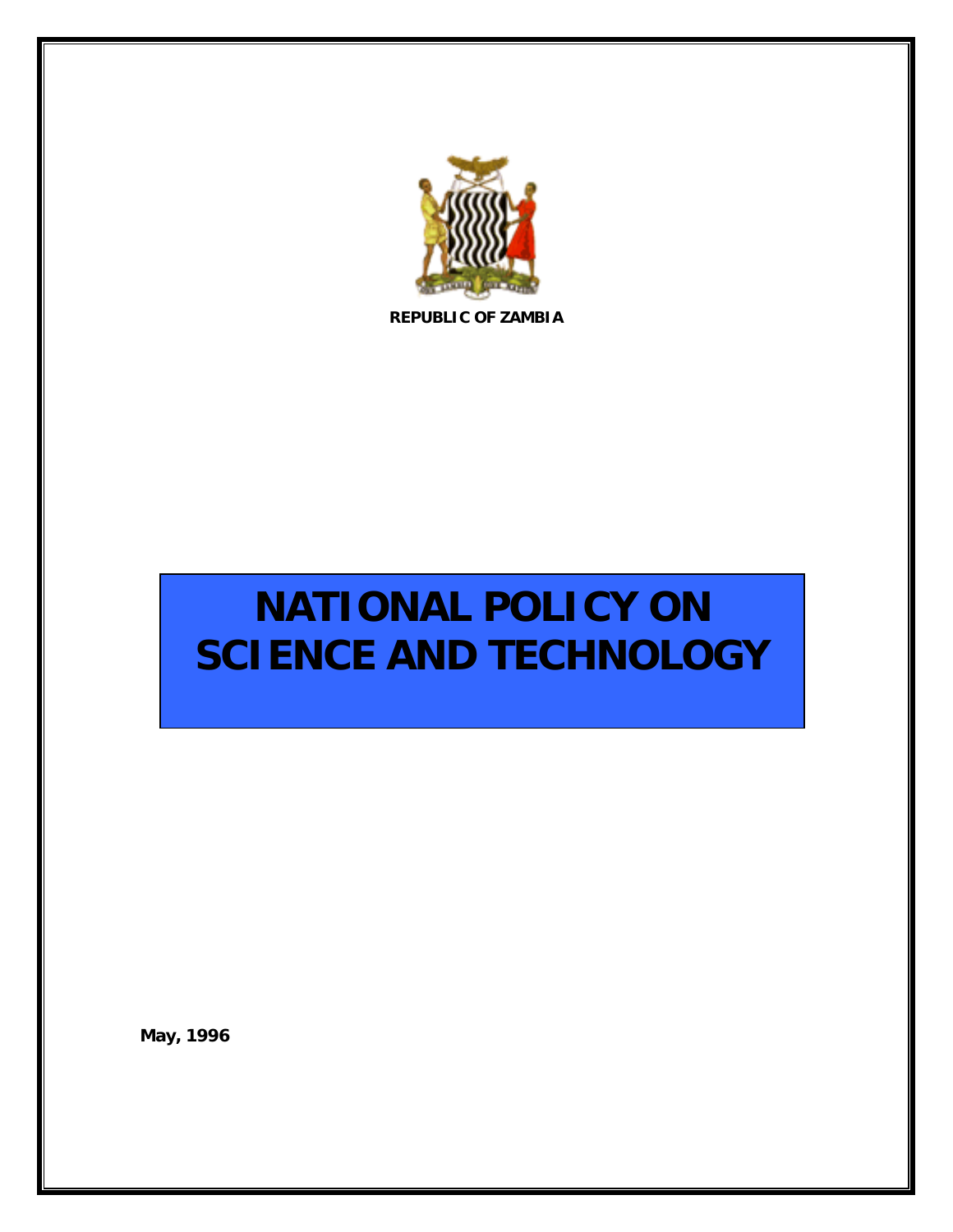|              |                |                                                               | Page |  |  |
|--------------|----------------|---------------------------------------------------------------|------|--|--|
|              |                |                                                               |      |  |  |
|              |                |                                                               |      |  |  |
|              |                |                                                               |      |  |  |
|              |                |                                                               |      |  |  |
|              | $\mathbf{1}$   |                                                               |      |  |  |
|              | 1.1.           |                                                               |      |  |  |
|              | 1.2            | THE ROLE OF SCIENCE AND TECHNOLOGY IN NATIONAL DEVELOPMENT  8 |      |  |  |
|              | 1.3            |                                                               |      |  |  |
| $\mathbf{2}$ |                |                                                               |      |  |  |
|              | 2.1            | PRINCIPLES FOR THE DEVELOPMENT OF SCIENCE AND TECHNOLOGY 10   |      |  |  |
|              | 2.2            | THE GOALS OF THE SCIENCE AND TECHNOLOGY POLICY  10            |      |  |  |
|              | 3 <sup>1</sup> | <b>GENEARAL POLICY OBJECTIVE AND STRATEGIES  11</b>           |      |  |  |
|              | 3.1            |                                                               |      |  |  |
|              | 3.2            |                                                               |      |  |  |
|              | 4              | <b>GENDER CONCERNS IN SCIENCE AND TECHNOLOGY  12</b>          |      |  |  |
|              | 4.1            |                                                               |      |  |  |
|              | 4.2            |                                                               |      |  |  |
|              | 4.3            |                                                               |      |  |  |
|              | 5 <sup>5</sup> |                                                               |      |  |  |
|              | 5.1            |                                                               |      |  |  |
|              | 5.2            |                                                               |      |  |  |
|              | 5.3            |                                                               |      |  |  |
| 6            |                | TECHNOLOGY DIFFUSION, TRANSFER, INNOVATION AND                |      |  |  |
|              |                |                                                               |      |  |  |
|              | 6.1            |                                                               |      |  |  |
|              | 6.2            |                                                               |      |  |  |
|              | 6.3            |                                                               |      |  |  |
| 7            |                | STANDARDIZATION, QUALITY ASSURANCE AND ENVIRONMENTAL          |      |  |  |
|              |                |                                                               |      |  |  |
|              | 7.1            |                                                               |      |  |  |
|              | 7.2            |                                                               |      |  |  |
|              | 7.3            |                                                               |      |  |  |
|              | 8              |                                                               |      |  |  |
|              | 8.1            |                                                               |      |  |  |
|              | 8.2            |                                                               |      |  |  |
|              | 8.3            |                                                               |      |  |  |
|              | $9^{\circ}$    | <b>GATHERING AND DISSEMINATION OF INFORMATION 21</b>          |      |  |  |
|              | 9.1            |                                                               |      |  |  |
|              | 9.2            |                                                               |      |  |  |
|              | 9.3            |                                                               |      |  |  |
|              | 10             |                                                               |      |  |  |
|              | 10.1           |                                                               |      |  |  |
|              | 10.2           |                                                               |      |  |  |
|              | 10.3           |                                                               |      |  |  |

# **TABLE OF CONTECTS**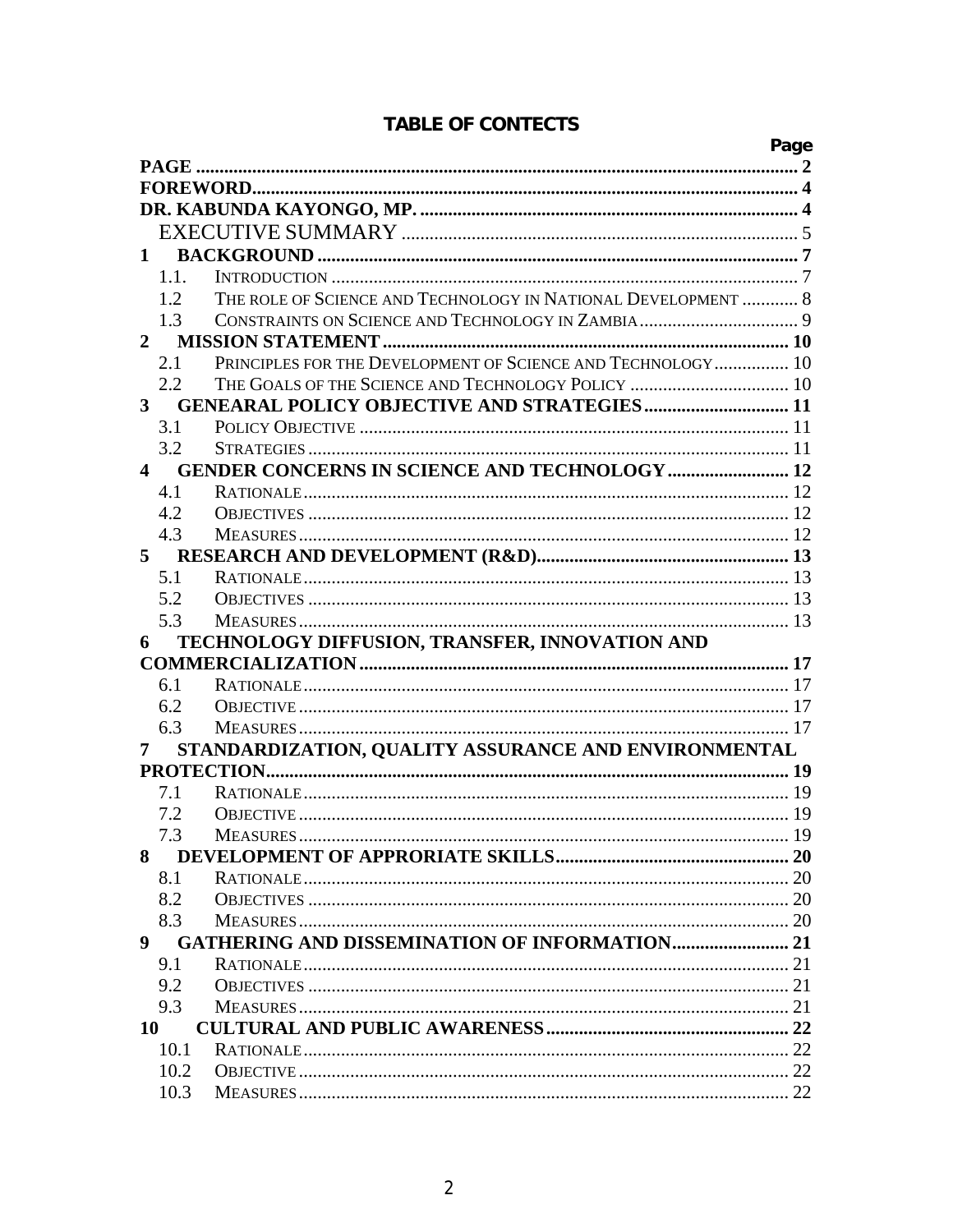| 11                |                                                                  |  |  |  |  |
|-------------------|------------------------------------------------------------------|--|--|--|--|
| 11 1              |                                                                  |  |  |  |  |
| 11.2              |                                                                  |  |  |  |  |
| 113               |                                                                  |  |  |  |  |
|                   | 11.4 FUNCTIONS AND COMPOSITION OF GOVERNANCE SYSTEMS OF PROPOSED |  |  |  |  |
|                   |                                                                  |  |  |  |  |
| 12                | REGIONAL AND INTERNATIONAL COOPERATION IN SCIENCE AND            |  |  |  |  |
|                   |                                                                  |  |  |  |  |
|                   | 13 MECHANISM FOR FUNDING OR SCIENTIFIC AND                       |  |  |  |  |
|                   |                                                                  |  |  |  |  |
| 13.1              |                                                                  |  |  |  |  |
| 13.2 <sub>1</sub> |                                                                  |  |  |  |  |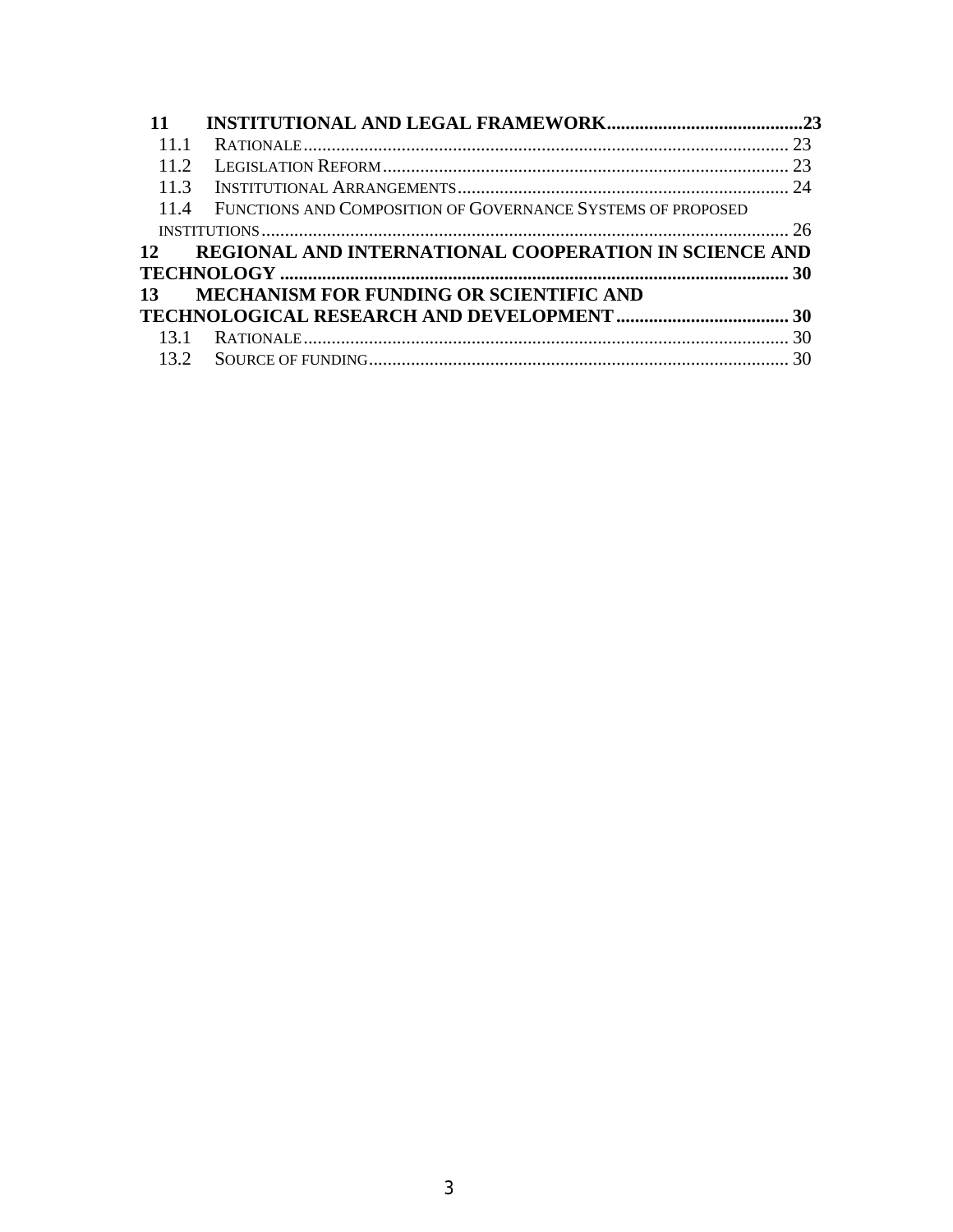#### **FOREWORD**

The ability of any society to acquire knowledge, skills and technology that would make it build the capacity to meet its social and economic needs is vital for its development. Economic needs are realized through internal and external trade. Trade now is dominated by knowledge intensive technologies, which come from the translation of results from the scientific research and development work. Hence, science and technology are fundamental to sustainable socio-economic development of any nation.

In Zambia, insufficient attention has been paid to Science and Technology and its role in the national development process. The consequence of this neglect, over the years, has been the deterioration of the socio-economic development of the country. There has been a perpetuation of heavy dependency on external technological support and importation of finished goods and services while exporting raw materials with little value added, thereby weakening Zambia's commercial and industrial base.

The creation of a Ministry responsible for Science and Technology is a clear indication of the Zambian Government's recognition of the importance of science and technology for our socio-economic development. However, a major constraint to the effective development and application of science and technology in Zambia has been the lack of a clear Science and Technology Policy to provide guidelines for the development and application of science and technology. It is for this reason that the Ministry of Science, Technology and Vocational Training has developed this Policy on Science and Technology.

In conclusion, I wish to express sincere gratitude to all those individuals and institutions who worked tirelessly and organizations which assisted financially in the development of this policy document.

Kabuda Kayoogo

**DR. KABUNDA KAYONGO, MP**. **MINISTRY OF SCIENCE, TECHNOLOGY AND VOCATIONAL TRAINING**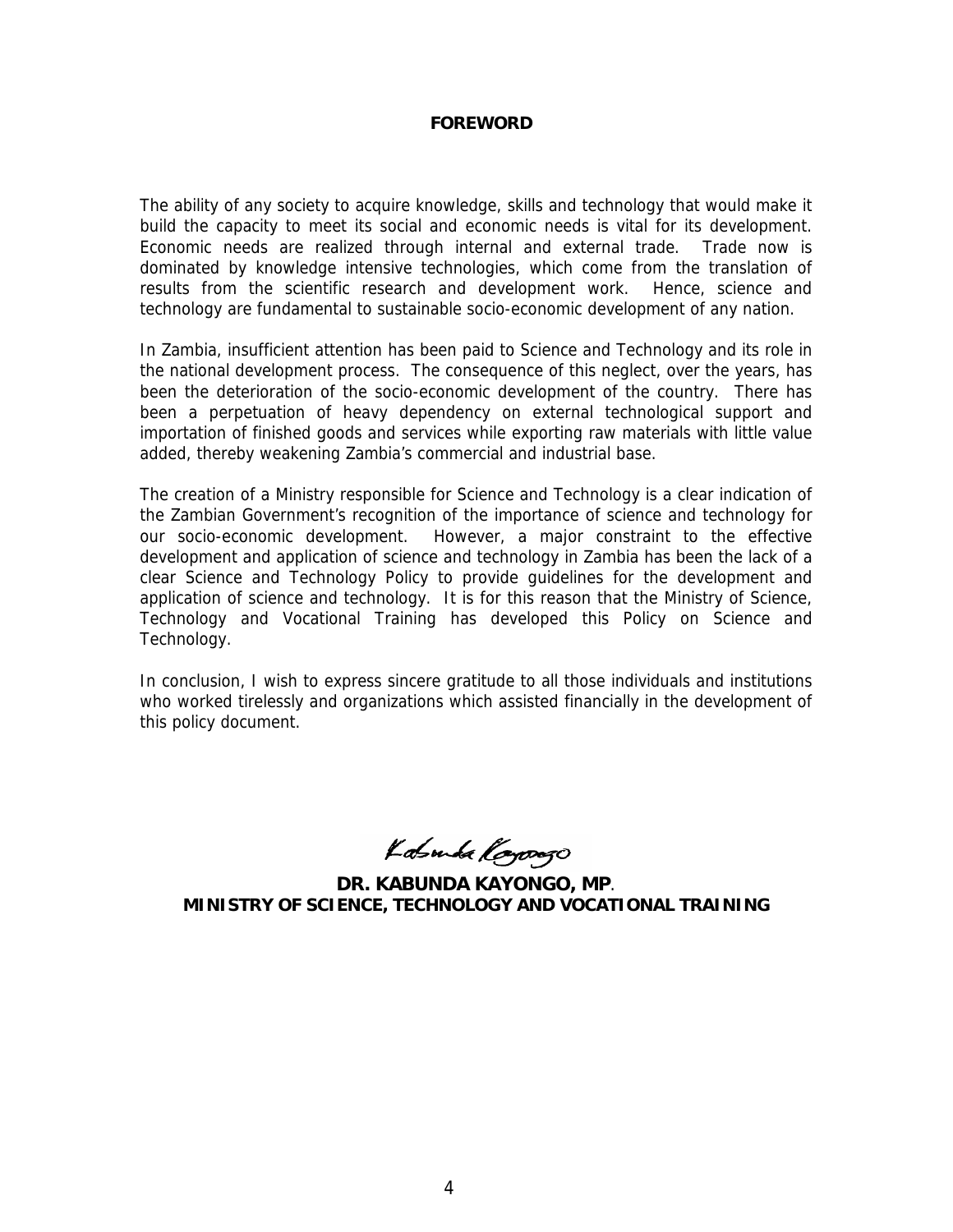# **EXECUTIVE SUMMARY**

# **Background**

Despite the implementation of various macro-economic and development strategies, from 1964 to 1991, there was deterioration in the economic and industrial performance in Zambia. The transformation of Zambia's economic policy framework, in 1992 from a Central State controlled to a free market and liberalized economy, with greater emphasis on private sector participation in the economy, brought some beneficial results in some sectors of economy and some negative results in other sectors, such as manufacturing industry, which faced stiff competition from imported goods and services.

A major contributing factor to the poor performance of the industry has been the lack of application of science and technology, which has resulted in industries becoming uncompetitive with declining productivity under global trade environment.

In view of the above, the Government has realized that a sustainable socio-economic development can only be achieved through a strong well co-ordinated and monitored Science and Technology System. Hence, the government decided to formulate a National Science and Technology Policy.

#### **Mission Statement and Goals for the Policy on Science and Technology**

The mission of the policy on Science and Technology is to promote and exploit science and technology as an instrument for developing an environmentally friendly indigenous technological capacity in sustainable socio-economic development in order to improve the quality of life for Zambia. The goals include:-

- (i) enhancing linkages between technology research institutes, the private as well as the public sector in order to encourage demand-driven research and development;
- (ii) developing and sustaining a national scientific and technological capacity and providing highly skilled human resource for increased productivity in the economy;
- (iii) fostering national and international linkages for enhanced technology transfer; and
- (iv) facilitating the acquisition, adaptation and utilization of foreign technology.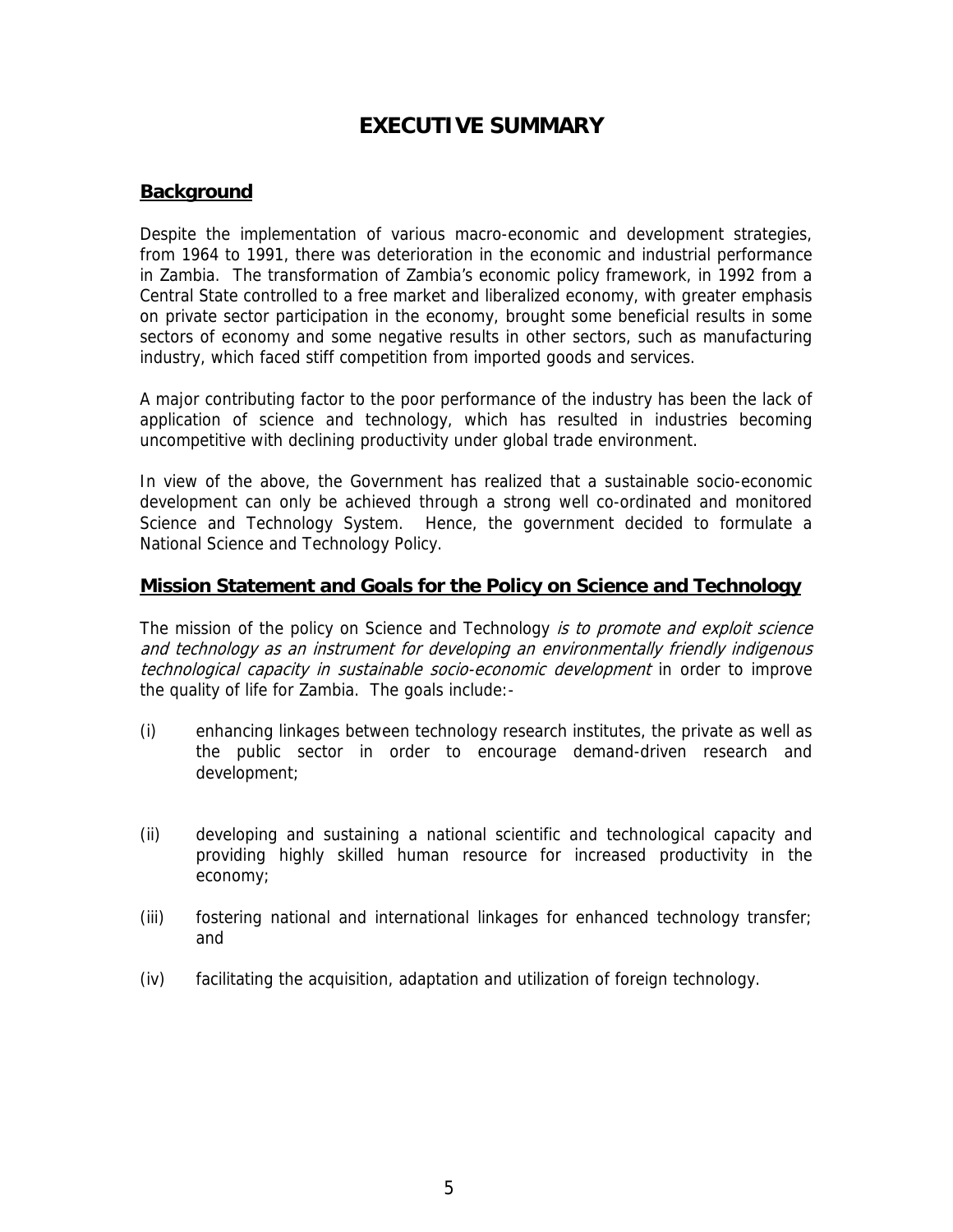## **General Policy Objective and Strategies**

The broad policy objective for science and technology is to embed science and technology as part of the culture of the key sectors for promoting competitiveness in the production of a wider range of quality goods and services.

The strategies for achieving this broad policy objective include: recognizing gender concern; changing institutional structure; ensuring that research is guided by national developmental goals; establishing a mechanism for increased innovation, transfer, diffusion and commercialization of technology, especially for small and medium scale industries, with emphasis on indigenous technology.

Putting in place efficient facilities to formulate and enforce standards and undertake quality control testing and assessment of industrial products; developing appropriate training which imparts practical skills and application of knowledge to develop prototype, products and processes in changing environment of market technology; establishing a comprehensive data bank which is easily accessible at strategic locations by scientific, management and industrial users; and providing incentives and high targeted promotions on the importance of science and technology to economic development in the key sectors.

# **Institutional and Legal Framework**

The National Council for Scientific Research had been mandated to carry out both advisory function and research activities in science and technology. It has, however, failed in the advisory function because of weakness in its statutory linkages with other research institutions in the country. For this reason, a new legislation will be enacted to separate advice, formulation, co-ordination and direction roles from physical laboratories by creating the National Science and Technology Council and autonomous research institutes.

To provide a link between Research System and Productive Sector, a Technology Business Centre will be created under the auspices of the National Science and Technology Council.

#### **Mechanism for Funding Research and Development**

Successful implementation of the Science and Technology Policy depends on the availability of adequate financial resources. Hence, the following sources of funds have been proposed: Government allocation of 3% of GDP to scientific and technological activities; public, private and donor contribution to the Science and Technology Fund, which will be created; research institutions' internal generation of funds through commercialisation of technologies, contract research and collaborative research; and Creation of Technology Venture Capital by the private sector.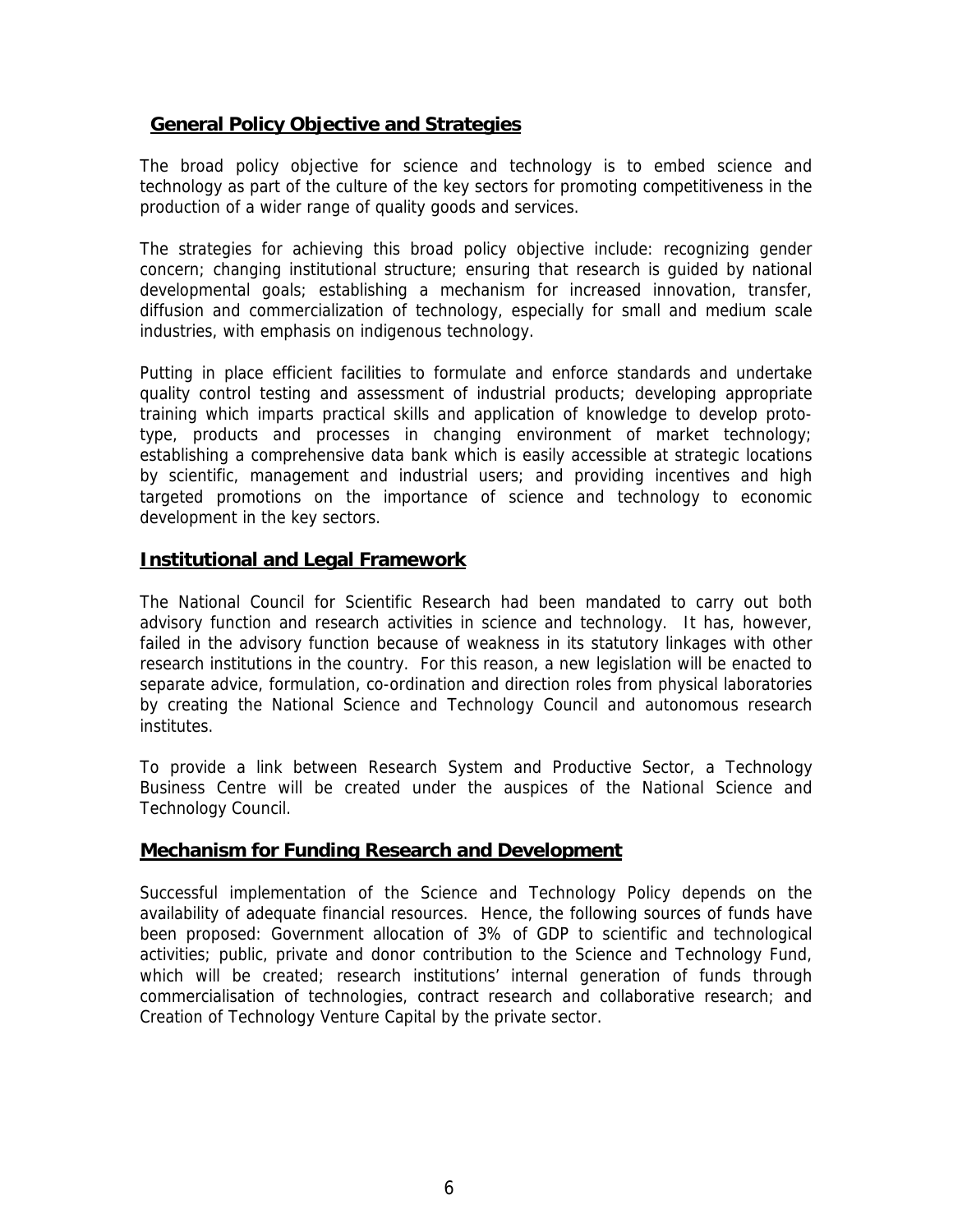# **SCIENCE AND TECHNOLOGY POLICY**

#### **1 BACKGROUND**

#### **1.1. Introduction**

Since independence in 1964, Zambia followed and implemented various macro-economic and development strategies. Between 1960 and 1970 Zambia adopted an import substitution strategy for the development of its manufacturing sector in an effort to achieve a rapid industrialization process. The strategy enabled the country to produce a wide variety of consumer goods (ranging from food, textiles, furniture, alcoholic and nonalcoholic drink, etc) and assembled goods including motor vehicles, radios, etc. The policy of import substitution entailed transfer of technology and expertise from outside Zambia.

Despite massive investment in this sector, between 1970 and 1980, Zambia experienced stagnation in economic and industrial performance. Between 1980 and 1991 economic and industrial performance further deteriorated, followed by a devastating decline in social infrastructure, dwindling financial reserves, uncontrolled inflation, rising debt obligation and declining productivity and export capacity.

Since 1991 Government of the Republic of Zambia has transformed Zambia's economic policy framework from a Central State controlled to a free market and liberalized economy, with greater emphasis on private sector participation in the economy. Some of the policies included the privatisation, liberalization of the financial sector, freeing of interest rates and removal of price controls and subsidies.

Although the implementation of these policies has produced some beneficial results, some negative effects have manifested in some sectors of the economy. The manufacturing industry in particular has faced stiff competition from imported goods and services. Various reasons have been advanced for this status quo such as high import duty and sales tax. The Government is seriously addressing the issues of import duty and sales tax.

A major contributing cause of the poor performance of the manufacturing industry has been largely due to lack of application of science and technology, which has resulted in industries becoming uncompetitive with declining productivity, especially in a global trade environment dominated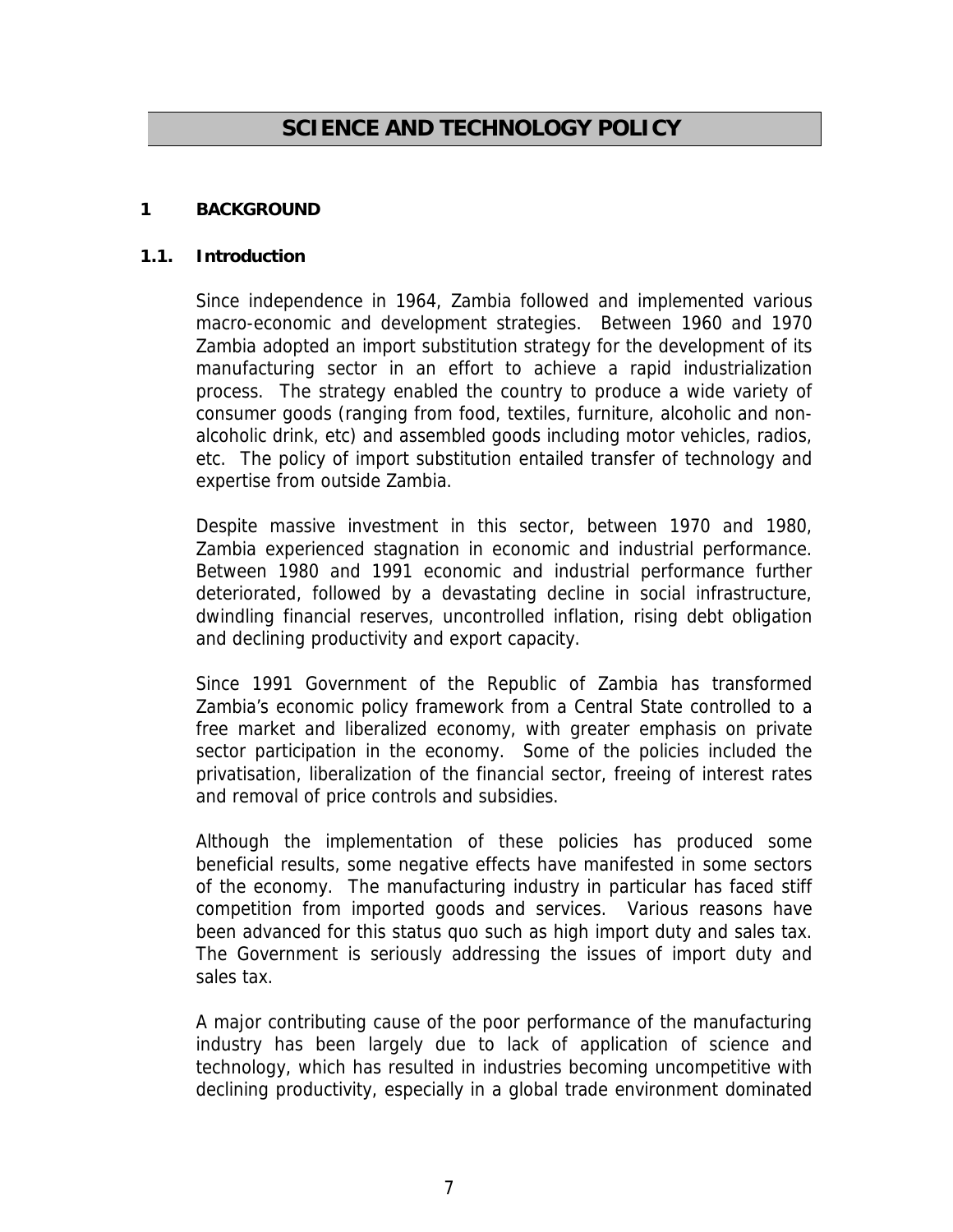by rapidly evolving new technologies and processes and governed by free market forces. On a macro-economic level, there has been lack of policies to respond to the new free market economic environment. Over the last twenty years, no significant investments in research and development have taken place in the development of new products and processes aimed at promoting competitiveness of both the public and private enterprises, despite 80% of the economy having been in the hands of the former Zambia Industrial and Mining Corporation (ZIMCO).

#### **1.2 The role of Science and Technology in National Development**

In Zambia Science and Technology work is carried out largely by the National Council for Scientific Research (NCSR), University of Zambia (UNZA), line Ministries principally, Agriculture Food and Fisheries, Environment and Natural Resources, Mines and Minerals Development and Health and with funding predominantly from Government. Despite this set up funding for research and development by both Government and private sector has, however, been limited and has greatly contributed to the poor performance of the application of Science and Technology in national development. Weak linkages between the Research System, Government and Industry is another contributing factor.

Apart from undertaking physical research NCSR has the mandate by an Act of Parliament (Chapter 236 of the Laws of Zambia) to advise Government on research policy, co-ordinate, promote and direct scientific research activities in the country.

Since the inception of such institutions, significant work has been undertaken and good results obtained such as the production of Tip Top drink from locally grown guava fruit, ceramics products, clay stoves, and various products of appropriate technology such as dehullers, pumps, oil presses, shellers, wind pumps etc.

These new products and processes demonstrate the power of Science and Technology and significant technological capabilities of scientists and engineers and the potential of such groups to contribute to economic and industrial development particularly in creating jobs for small scale farmers, transporters and manufacturers.

Unfortunately, very few of these products and processes have been successfully transferred for commercial exploitation. The lesson to learn is that Science and Technology is not just to support research and development but more about fostering linkages between research, manufacturing and marketing strategies through well co-ordinated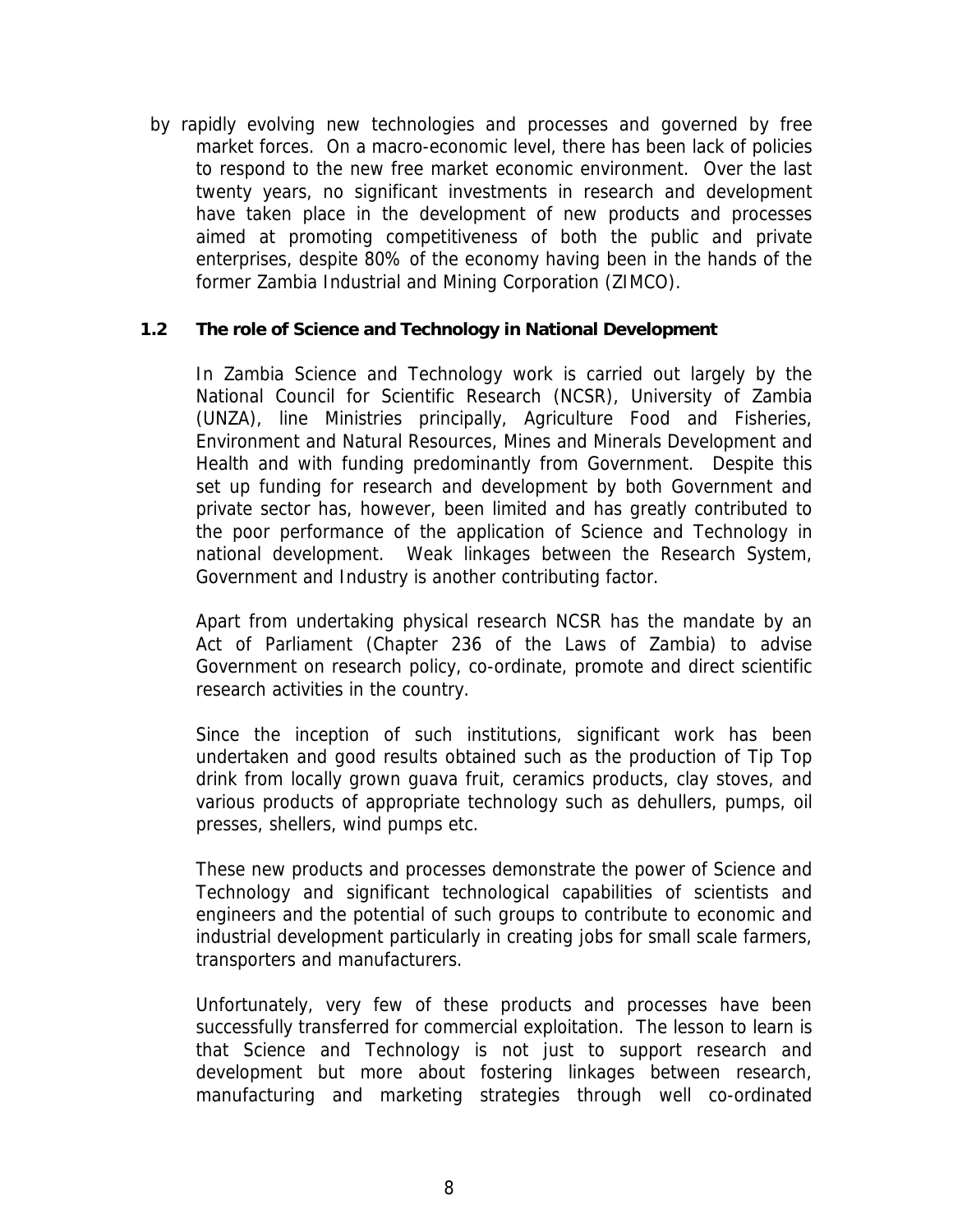institutional arrangements and promoting culture for realization of the benefits of Science and Technology.

For Science and Technology to be relevant and appreciated in Zambia, policies should focus on the development of the key sectors that contribute to national development and creation of wealth.

In view of the above, the Government of the Republic of Zambia has realized that a sustainable social-economic development can only be achieved through a strong, well co-ordinated and monitored Science and Technology System. Consequently, the Ministry of Science, Technology and Vocational Training (M.S.T.V.T.), has decided to formulate a National Policy on Science and Technology. The Department of Science and Technology (DST) has therefore been created within the M.S.T.V.T to carry out the functions of Developing, Promoting and Monitoring Science and Technology policies in Zambia.

#### **1.3 Constraints on Science and Technology in Zambia**

Science and Technology in Zambia has been constrained by lack of national Science and Technology Policy since independence in 1964. This lack of national policy has resulted in the following:-

- (i) Poorly co-ordinated Science and Technology System
- (ii) Under popularisation of Science and Technology in the community.
- (iii) Rigidity in the Education System.
- (iv) Restricted Cultural System.
- (v) Poor Information and database in the Science and Technology System.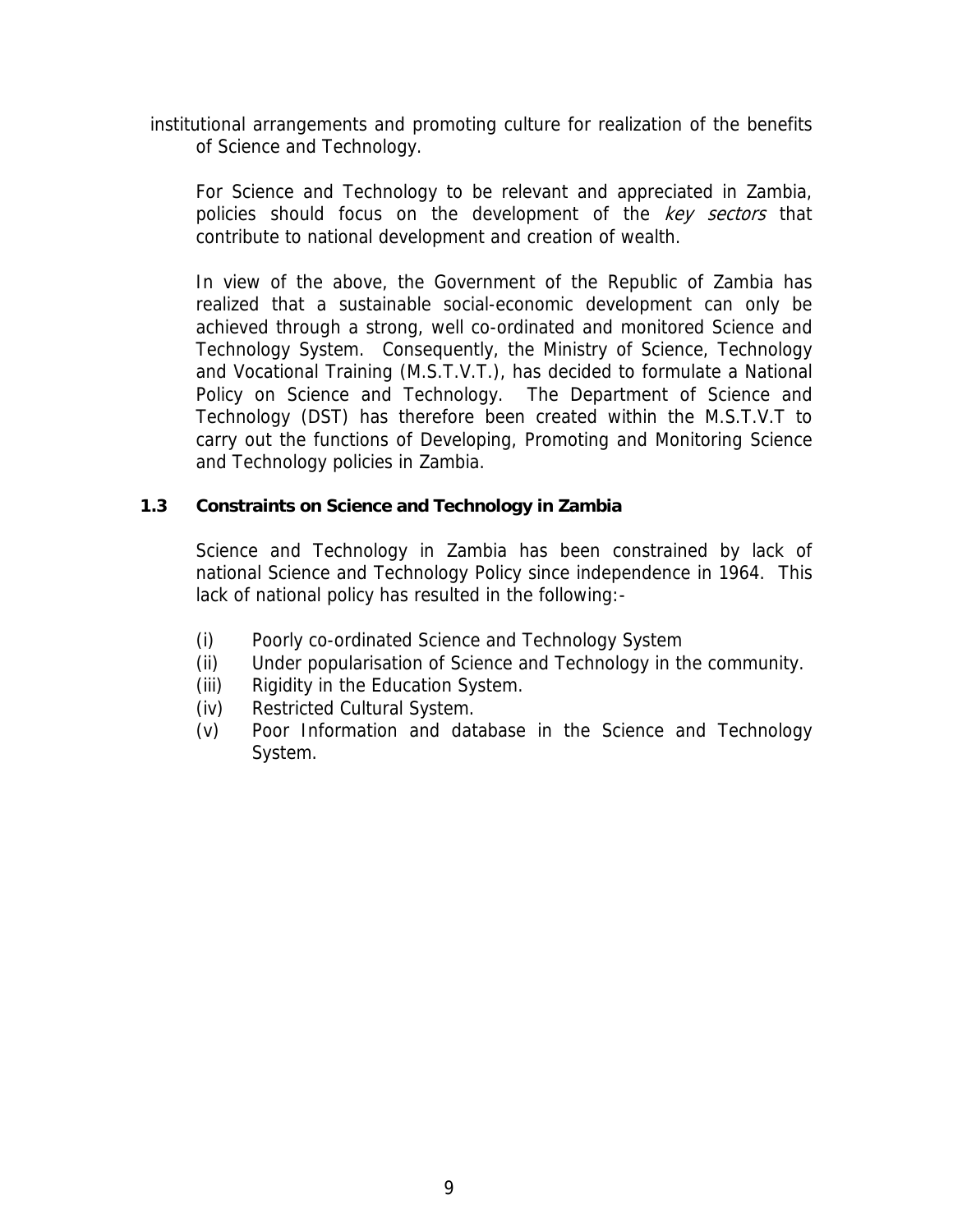#### **2 MISSION STATEMENT**

**The Mission of the Science and Technology Policy is to promote and exploit science and technology as an instrument for developing an environmentally friendly indigenous technological capacity for sustainable socio-economic development in order to improve the quality of life in Zambia.** 

#### **2.1 Principles for the Development of Science and Technology**

The Science and Technology System in Zambia is intended to serve individuals', social and economic well-being and to enhance the utilization of abundant natural resources to enhance and improve the quality of the Zambian Community.

This will be achieved through liberalization and autonomisation of research institutions, promotion of individual initiative, partnership and to encourage market-demand driven research and development.

#### **2.2 The Goals of the Science and Technology Policy**

The goals of the Science and Technology Policy are:-

- (i) To enhance linkages between technology research institutes, the private as well as the public sector in order to encourage demanddriven research and development.
- (ii) To develop and sustain a national scientific and technological capacity and provide highly skilled human resource for increased productivity in the economy.
- (iii) To foster national and international linkages for enhanced technology transfer.
- (iv) To facilitate the acquisition, adaptation and utilization of foreign technology.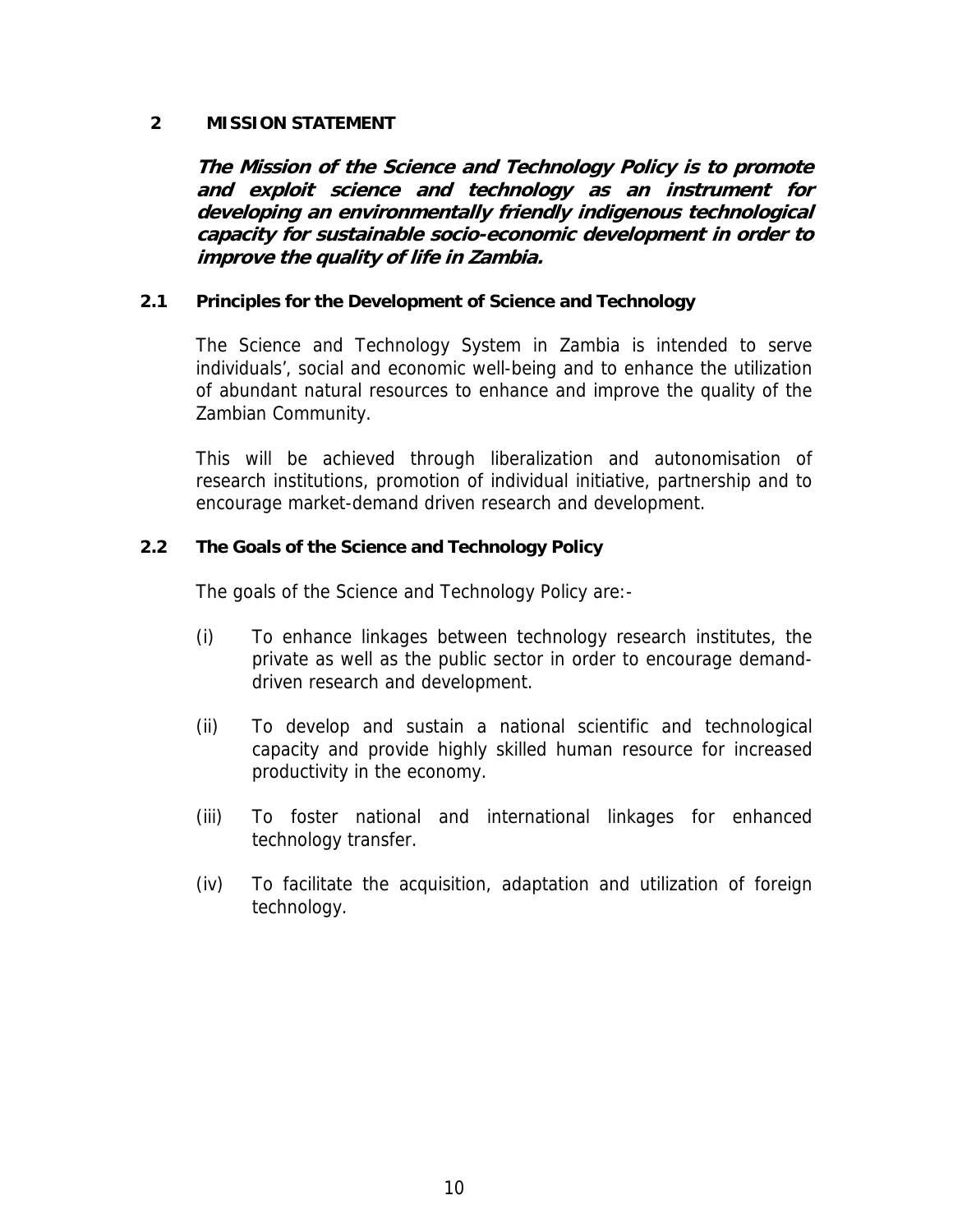#### **3 GENEARAL POLICY OBJECTIVE AND STRATEGIES**

#### **3.1 Policy Objective**

The broad Government policy objective for Science and Technology is to embed Science and Technology as part of the culture of the key sectors to promote competitiveness in the production of a wider range of quality goods and services.

#### **3.2 Strategies**

Strategies for the policy shall involve both Government and the private sector, working to complement each other, to ensure that Zambia provides and sharpens technical skills required in the promotion of competitiveness of the key sectors, and takes advantages of the vast natural resources potential for harnessing further the industrialization process, through, among others:-

- (i) Gender concerns in Science and Technology.
- (ii) Research and Development.
- (iii) Promotion, diffusion, transfer, and commercialisation.
- (iv) Standardization, quality assurance and environmental protection.
- (v) Development of appropriate skills.
- (vi) Gathering and dissemination of information.
- (vii) Cultural and public awareness.
- (viii) Institutional and Legal Framework.
- (ix) Mechanism for funding.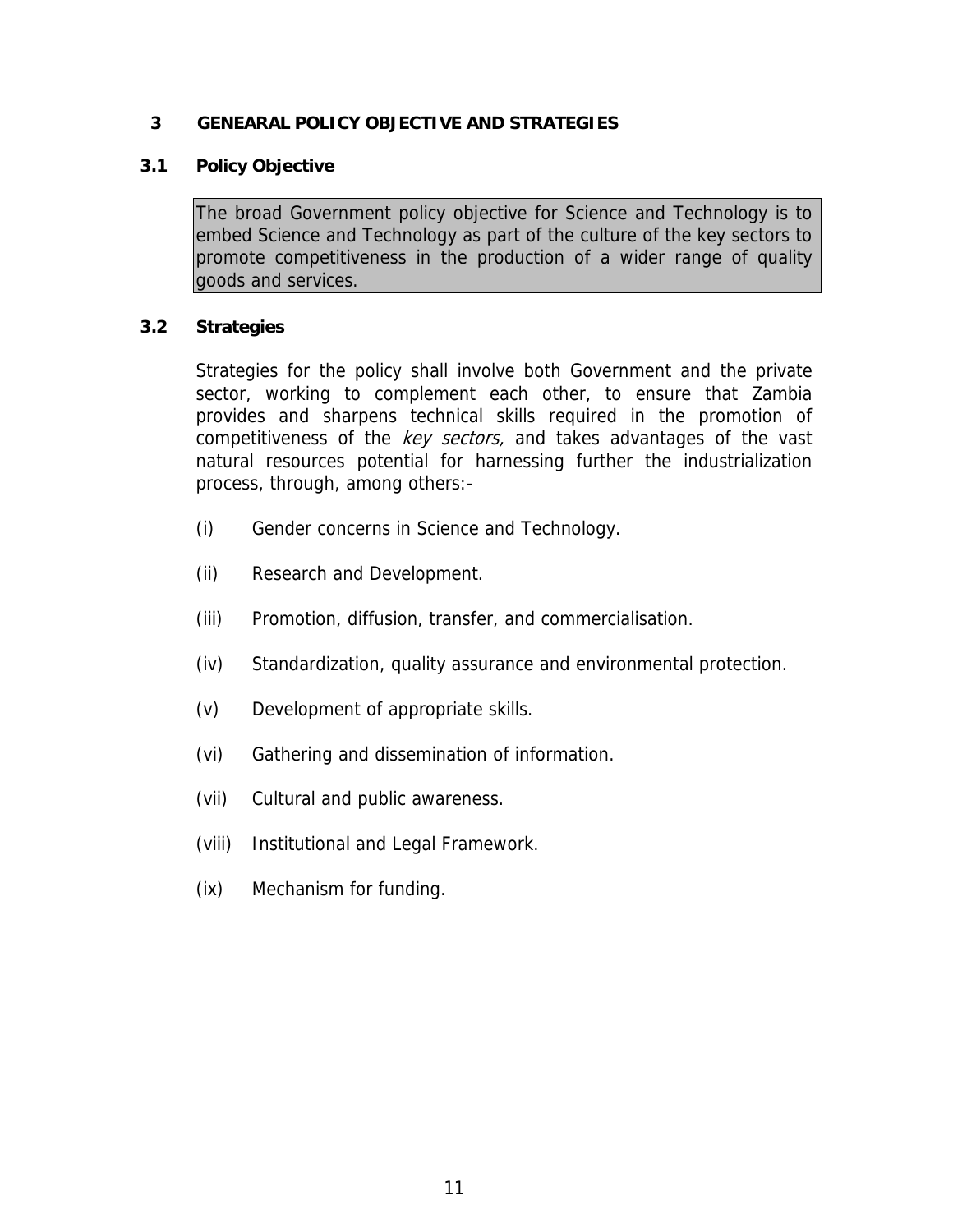#### **4 GENDER CONCERNS IN SCIENCE AND TECHNOLOGY**

#### **4.1 Rationale**

Gender issues in science and technology are increasingly a focus of concern in Zambia. The participation of women in the area of science and technology has lagged behind that of men. Thus a gender sensitive Science and Technology Policy is important if both men and women are to participate effectively in the development and implementation of the Science and Technology programmes.

#### **4.2 Objectives**

- (i) Ensure that gender concerns are integrated at all levels of the Science and Technology development process.
- (ii) Increase the numbers of girls who take up science and technological subjects at all levels of learning.
- (iii) Identify and eliminate factors that prevent females from progressing and excelling in science subjects.

#### **4.3 Measures**

- (i) Review the school and college curricula on science and technology to make it gender sensitive.
- (ii) Establish special funds and scholarships to be used for awarding females for their education in the science and technical fields.
- (iii) Promote science and technology subjects in girls schools by making the subjects compulsory.
- (iv) Establish and/or strengthen career counseling programmes to address problems which hinder girls progression in Science and Technology.
- (v) Provide incentives to female teachers in science and technology.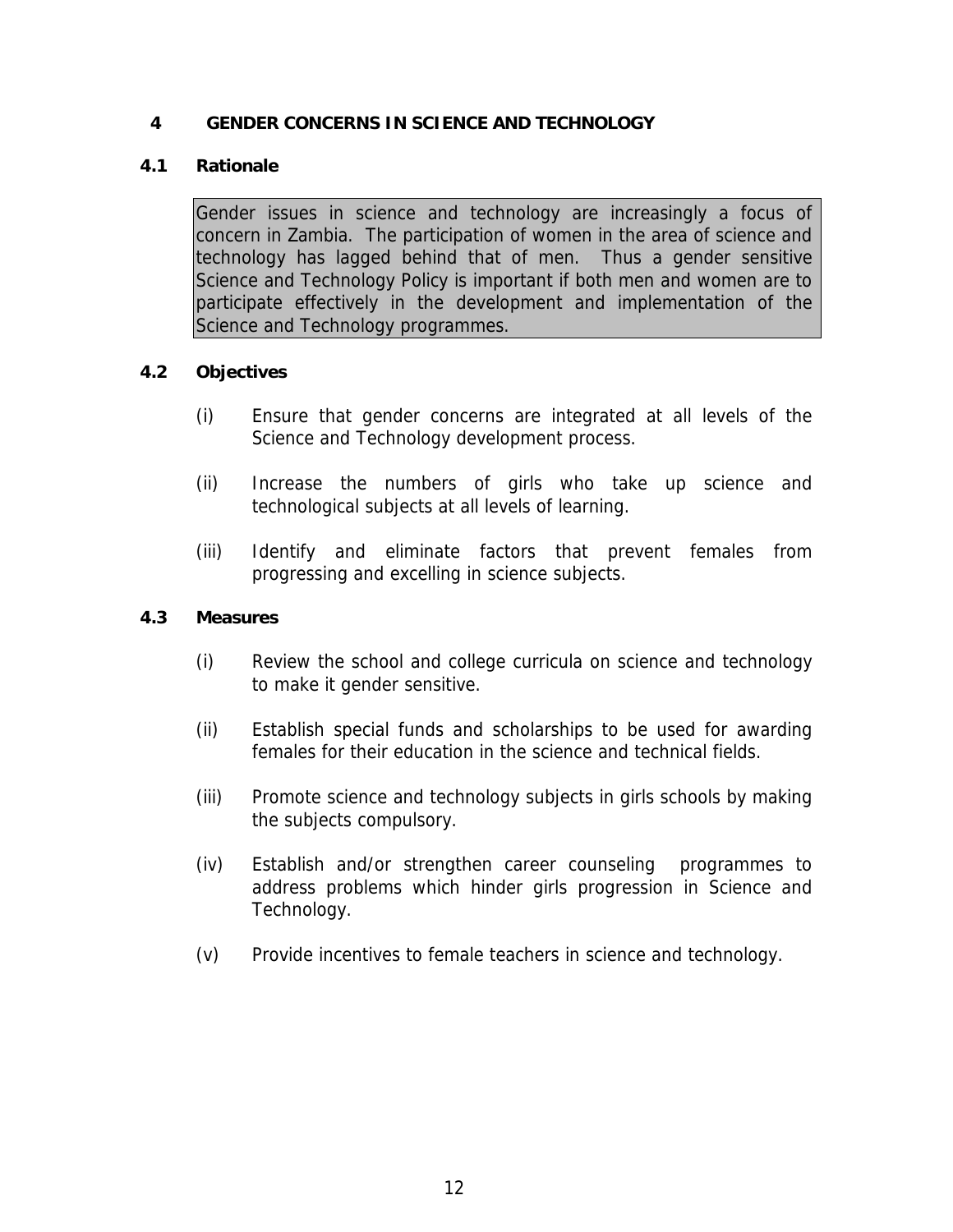## **5 RESEARCH AND DEVELOPMENT (R&D)**

## **5.1 Rationale**

There is insufficient orientation among R and D to serving the needs of the clients. As a result industrial stake holders are rarely told about the developed technologies. Research and development should be geared towards generation, acquisition, application and dissemination of knowledge and results for enhancement of national development. Science and Technology can open new horizons, however, research and development is effective when it is driven by market forces.

# **5.2 Objectives**

- (i) Ensure that research is guided by national development goals and is predominantly in direct support of investment by and in the key sectors.
- (ii) Ensure utilization of applied research in the fields of industry, agriculture, engineering and manufacturing design, medicine and mining.
- (iii) As need arises in specific areas, conduct basic research to generate knowledge to harness unique resources and opportunities.
- (iv) Choose broad and directors for investment for public Research and Development to focus on key areas and create critical mass.

#### **5.3 Measures**

# **5.3.1 General**

- (v) Ensure the public sector research institutes conduct predominantly demand-driven, and client-oriented research and development work. This should be driven by the needs of the key sectors and geared towards ensuring competitiveness, efficiency and innovation of commercial products.
- (vi) Ensure interaction with existing industries, especially small and medium scale ones to assist with process technology selection and product design.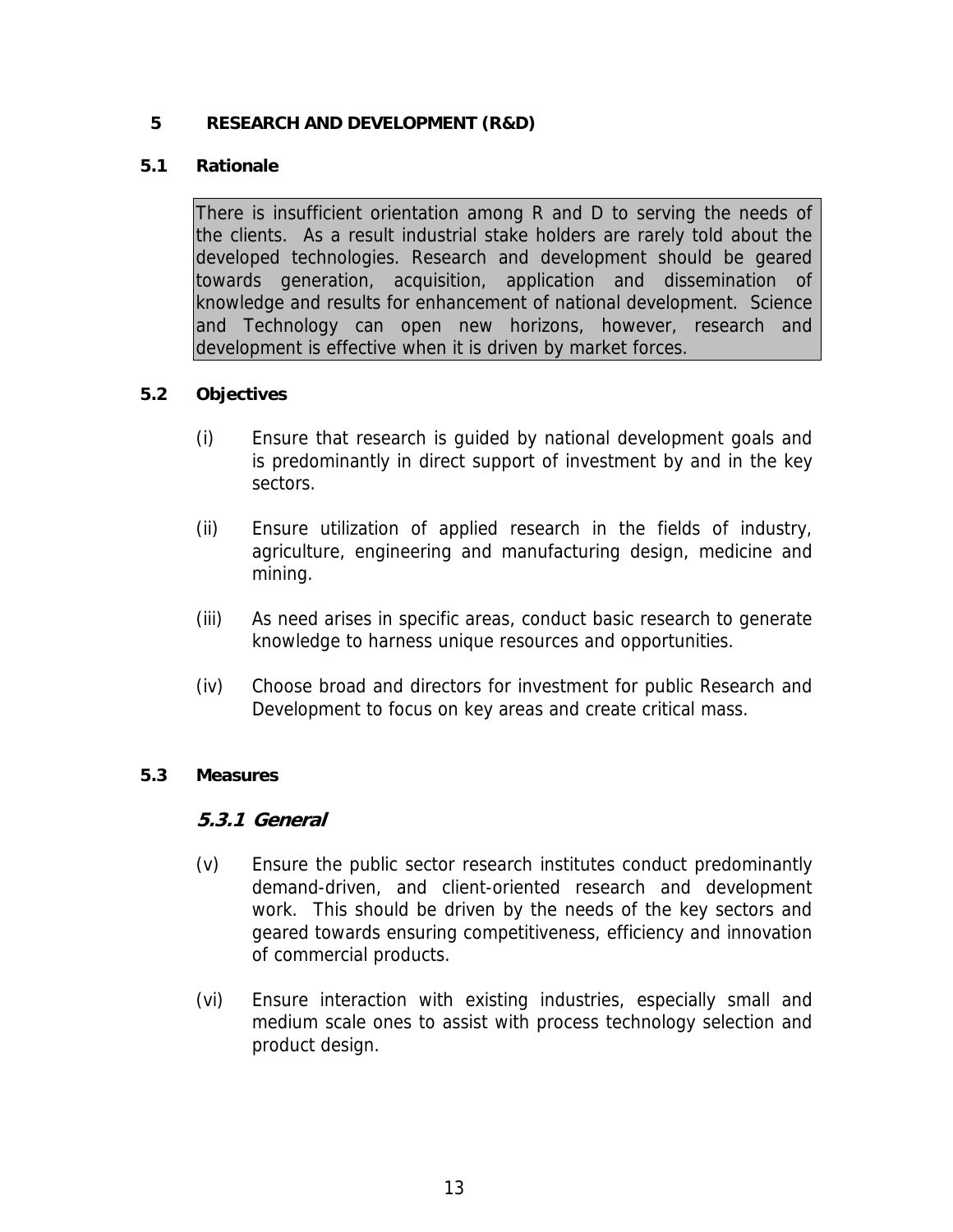- (iii) Strive to promote industrial private sector research and development especially in larger companies where it is cost effective.
- (iv) Create incentives in the form of tax allowances and rebates that will promote active participation in research and development by the public sector.
- (v) Restructure and rationalize existing laboratories in the public sectors into autonomous research institutes under the auspices of the Science and Technology Council.
- (vi) Establish a mechanism for access to technology in the public domain to take advantage of utilizing technologies which have not been patented and whose industrial property rights have expired.
- (vii) Establish a national Petty Patent System for locally developed intermediate technologies.
- (viii) Provide up-to-date and efficient scientific information system involving libraries, documentation centre, computer systems etc as vital tools and components in strengthening the country's capability to transfer technology and commercialise technological innovations.
- (ix) Develop research and training and capacity building in new and emerging technologies.

# **5.3.2 Specific**

# **5.3.2.1 Industrial Research**

- (i) Creation of technologies, products and processes for the key sectors.
- (ii) Strengthening the laboratories with additional equipment.
- (iii) Focusing on identification and characterization of locally available raw materials for industrial purpose.
- (iv) Reviewing existing standards to promote the use of industrial local raw materials.
- (v) And Others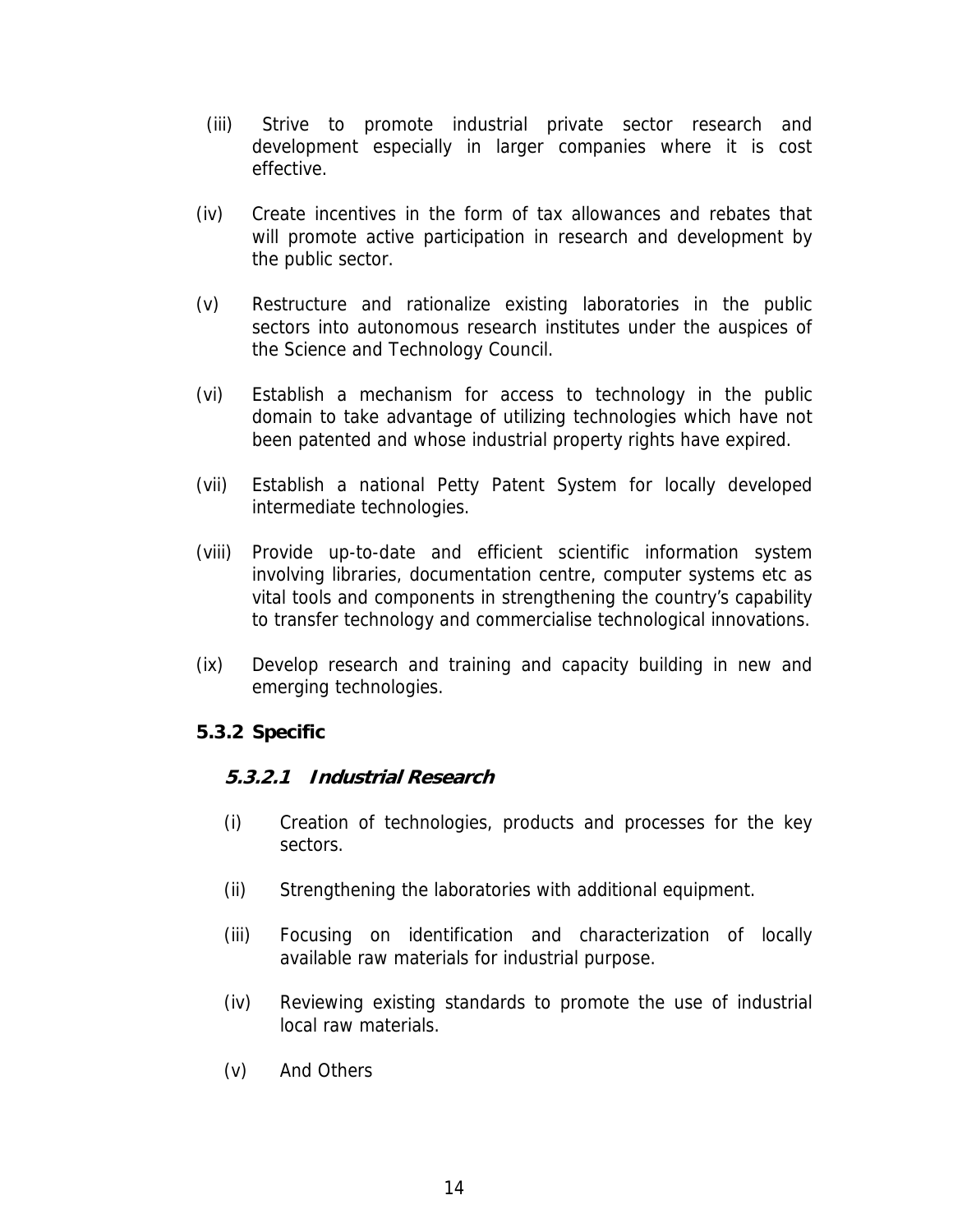# **5.3.2.2 Engineering and Manufacturing Design**

- (i) Create and/or strengthen several new centres including the Technical and Development Advisory Unit (TDAU) to act as a national centre for design/manufacturing of prototypes, products and processes especially for small and medium scale industries in the formal and informal sector.
- (ii) Offer advice in quality control and efficient production techniques to small and medium scale industries in key sectors.
- (iii) Provide testing and monitoring facilities for various equipment aimed at evaluating their performance.
- (iv) Facilitate and encourage private sector product and process development where it is cost effective.

# **5.3.2.3 Agriculture Research**

- (i) Provide a high quality appropriate and cost effect services to farmers, generating and adapting crop and livestock technologies, which increase agricultural productivity and diversity production. This includes the development of law cost sustainable farming systems for all major agro-ecological zones and farm sizes in Zambia through participation of both public and private sector in research activities.
- (ii) Strengthening demand driven adaptive research; multiplication and distribution of planting materials of major food security crops.
- (iii) Strengthening research/extension/farmer linkages.
- (iv) Strengthening research capabilities and capacity for livestock research in diseases, husbandry practices, breeding and nutrition in order to address the livestock constraint of smallscale farmers.

# **5.3.2.4 Health and Medical Research**

(i) Ensure that research priorities are geared to generating information intended to solve health and nutritional problems.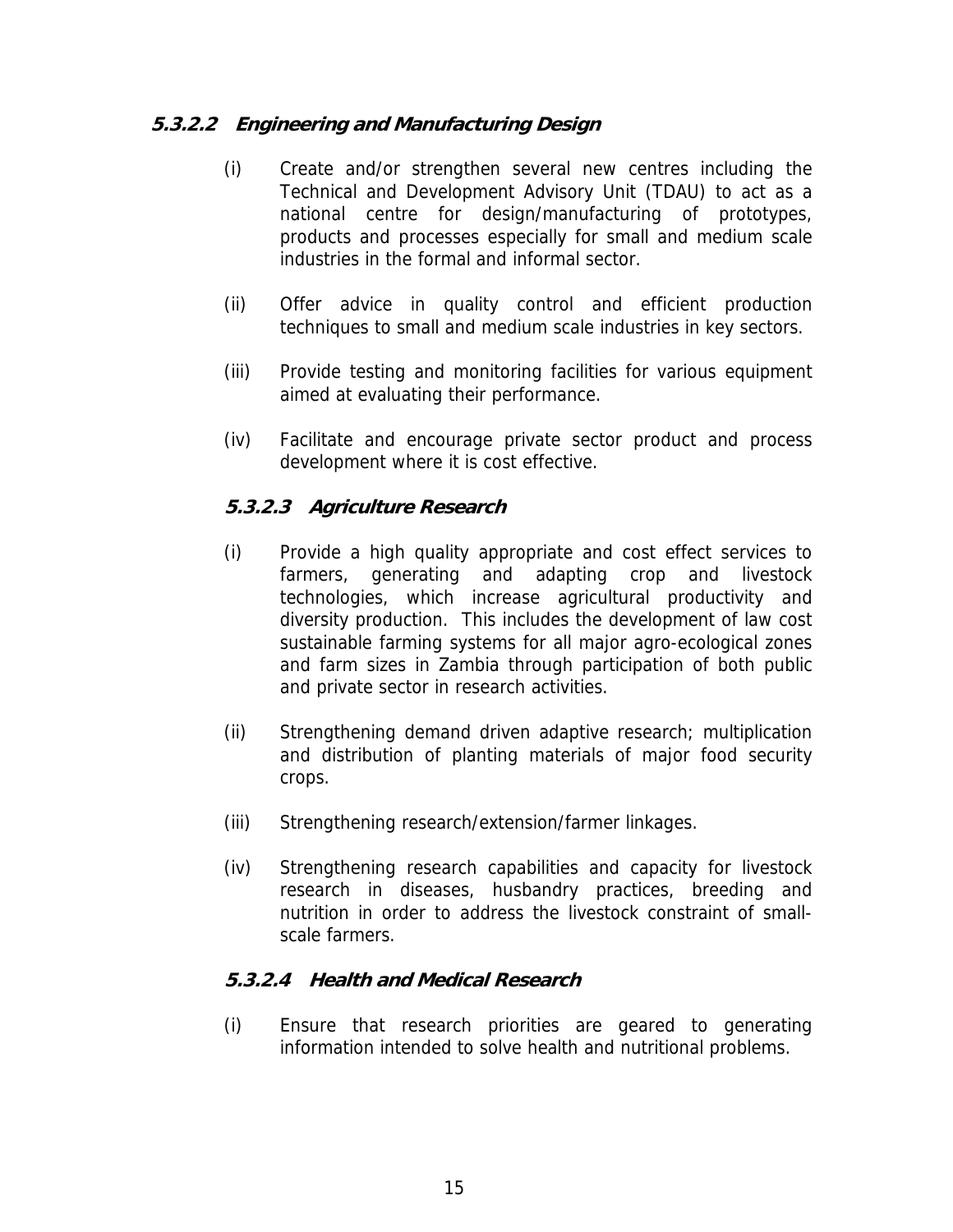- (ii) Ensure research capabilities and capacities of institutions carrying out health research are strengthened.
- (iii) Relate the research programmes to the priority problems in the health sector.
- (iv) Establish effective linkages between research institutions on one hand, and users on the other.
- (v) Establish an effective health data bank for research results and mechanisms for their utilization.

# **5.3.2.5 Social Cultural Research**

- (i) To carry out a cultural analysis in order to estimate the value of cultural heritage. This will involve an understanding of historic, scientific, social and economic values of different groups of the Zambian people.
- (ii) To determine actions to be taken in order to protect such cultural values identified in (i) when any scientific or technological activity is initiated in the community.
- (iii) To carry out a social analysis in order to determine priorities of the economically disadvantaged Zambian people, so that such priorities are considered when initiating scientific and technological research.

# **5.3.2.6 Information Technology Research**

- (i) Carry out studies on information needs of industry including those of small-scale industrial enterprises; microelectronic hardware and software; and innovative microelectronic applications in priority areas.
- (ii) Develop a strategy for the development of information systems and databases in government departments and public institutions.
- (iii) Carry out national surveys on resources such as equipment labour, administrative, managerial and entrepreneurial skills with respect to Information Technology.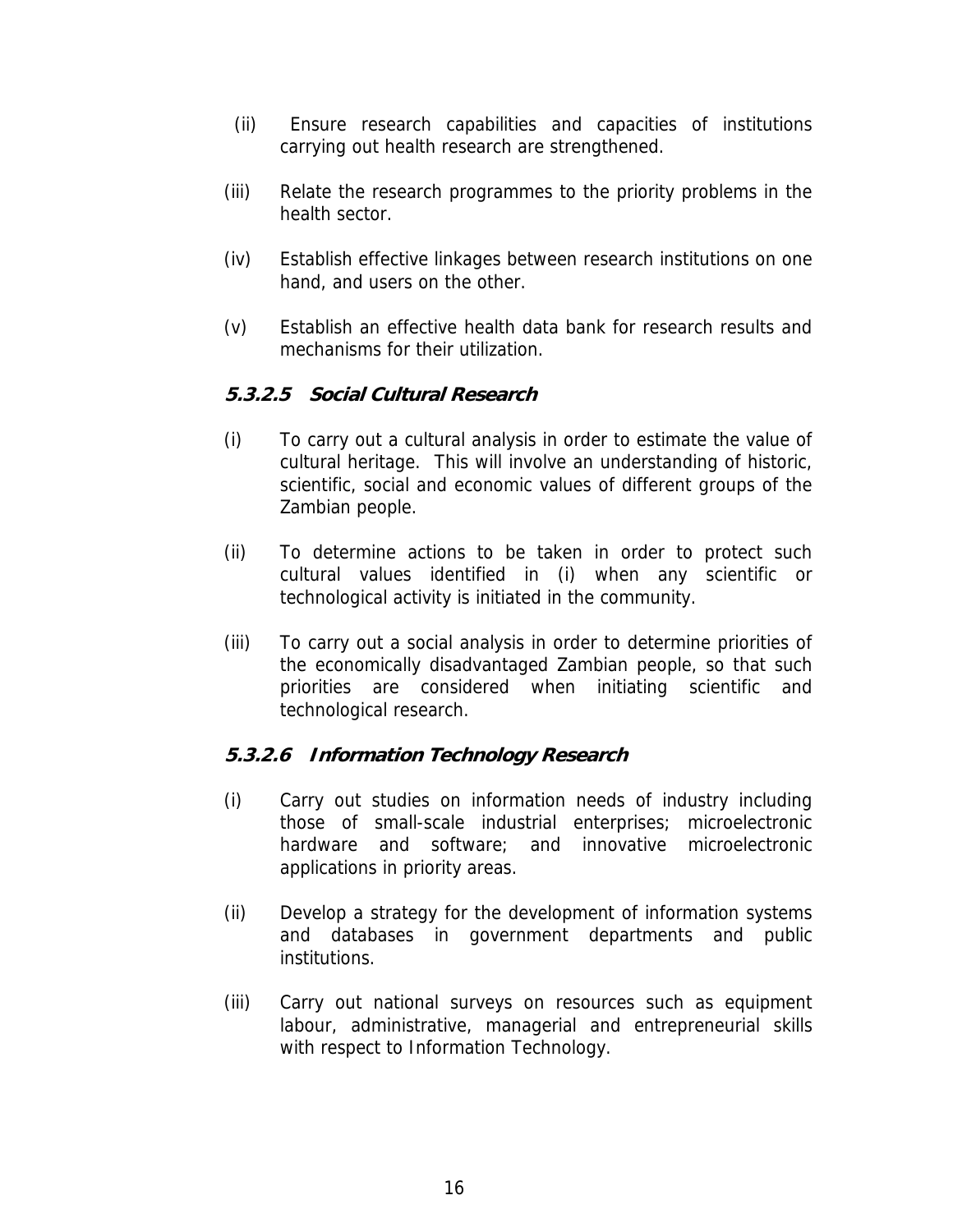#### **6 TECHNOLOGY DIFFUSION, TRANSFER, INNOVATION AND COMMERCIALIZATION**

#### **6.1 Rationale**

Zambia has lagged behind in technological advancement, which is generally enhanced by improved diffusion, transfer, innovation and commercialisation processes. It is essential to stimulate commercial innovation of technology in Zambia. In addition a whole range of incentives and support are required to ensure the transfer, diffusion, commercialisation and innovation of new technologies in the key sectors.

#### **6.2 Objective**

Establish a mechanism for promotion, diffusion and commercialization of indigenously developed and other technologies especially for the small and medium scale industries through the provision of fiscal and other regulatory measures.

#### **6.3 Measures**

#### **6.3.1 General**

- (i) Promote through the provision of favourable legal instruments and incentives such as tax rebates, regulations, etc., to enterprises using local technological know-how, licensing arrangements and mastering and reproduction.
- (ii) Facilitate investment in pilot plants, processes demonstration and proto-type development to enable rapid commercial exploitation of technologies, which are developed in the country.
- (iii) Provide incentives to promote innovation / invention.
- (iv) Ensure that intellectual property rights and legal frameworks are adequate to promote research and development and commercialisation in new technologies.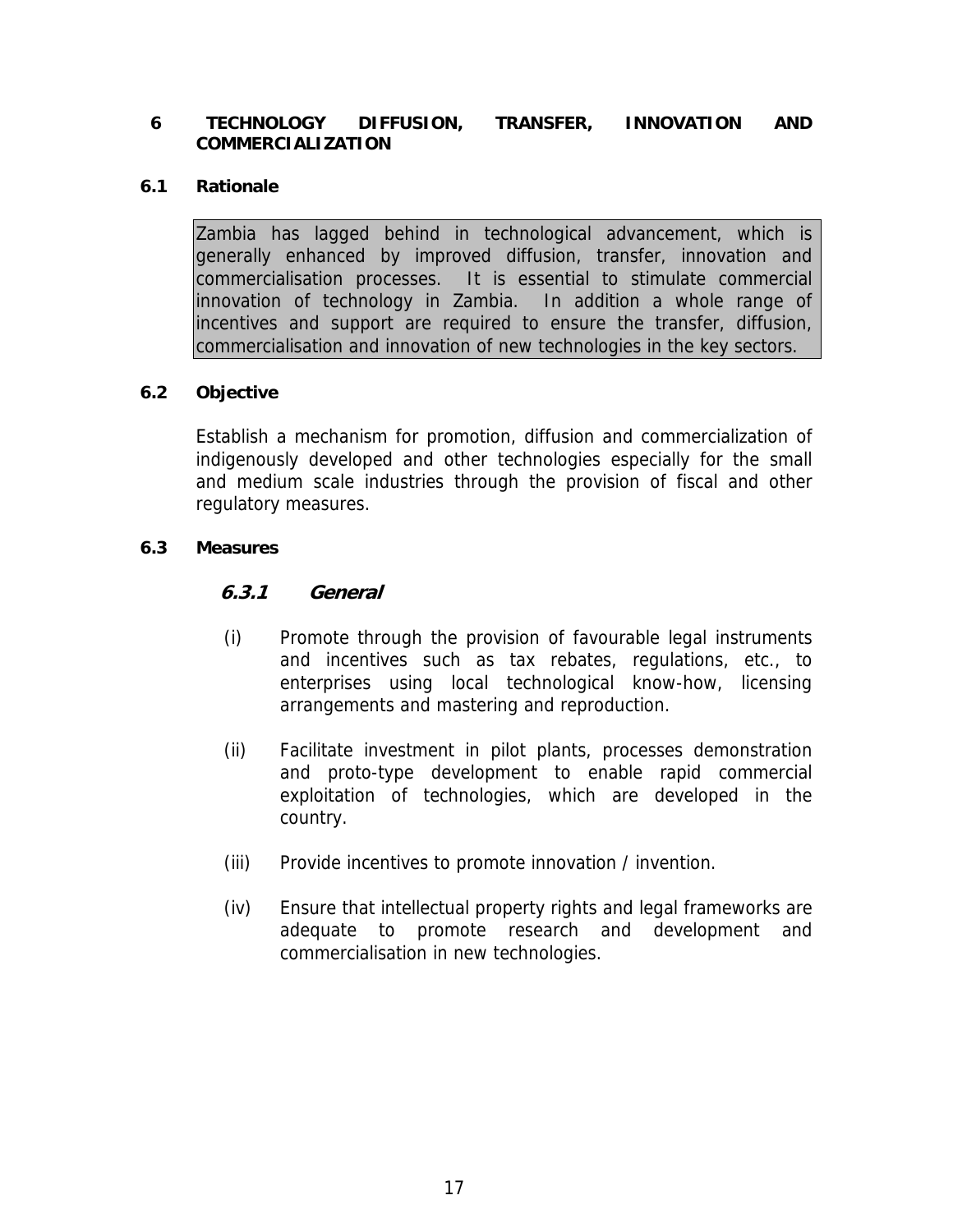# **6.3.2 Specific**

# **6.3.2.1 Junior Engineering, Technicians and Scientists (JETS)**

To support and facilitate the efforts of JETS in order to:-

- (i) Popularise science and technology among all school pupils.
- (ii) Help pupils get a better foundation to meet the demands of higher-level education and training in science and technology.
- (iii) Give pupils an opportunity to learn and apply scientific principles in the design and construction of technical projects.
- (iv) Help pupils to learn how to do research work leading to the preparation and presentation of technical reports.
- (v) Assist pupils to discover and appraise their own abilities, aptitudes and interests.
- (vi) Provide to the pupils a preview of engineering, technology and other sciences and an acquaintance with those in the field.
- (vii) Assist pupils to be aware of opportunities for careers in engineering, the sciences and related technical fields in the public and private sectors of the economy.

# **5.3.2.2 Petty patents and trademarks**

Create a National Petty Patent Mechanism through which utility certification will be granted in order to:

- (i) Help protect traditional innovations not covered by the Patent System and usually displaced by new technologies.
- (ii) Enable local innovations to improve their technologies so as to be protected and enable them play a more significant role in the key sectors.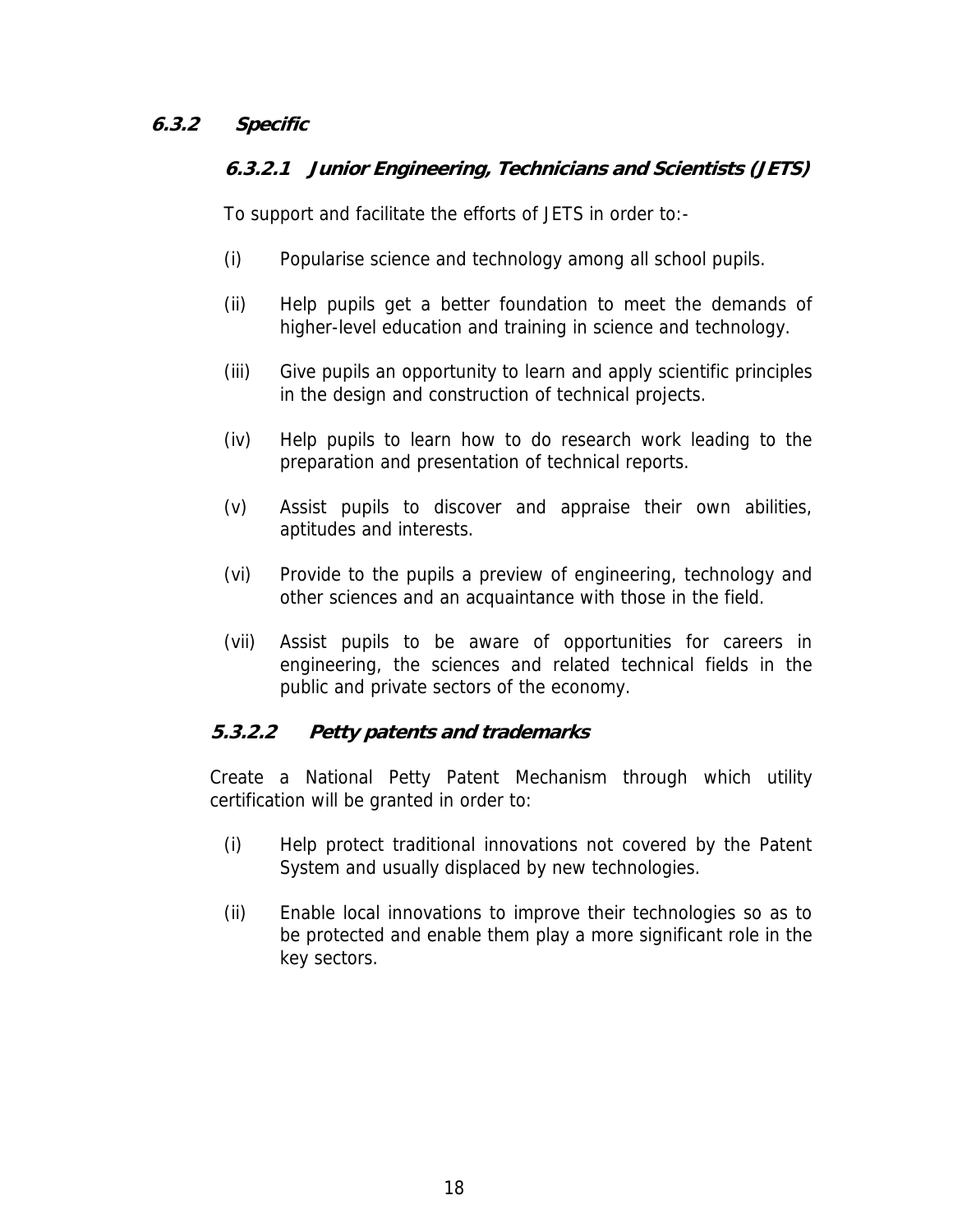#### **7 STANDARDIZATION, QUALITY ASSURANCE AND ENVIRONMENTAL PROTECTION**

#### **7.1 Rationale**

Development of a technology or a product does not always ensure that it is a *good* quality, meets required specification and is environmentally friendly. Hence as more technologies, products and processes become available from local foreign sources, there is need for standards and quality control of such products. Equally there is need for technologies and processes in use to be free from pollutants and other harmful substances, which damage the environment.

#### **7.2 Objective**

Ensure facilities are made available to formulate and enforce standards and understand quality assurance testing and assessment of industrial products emanating from technologies and processes in use in the country, as well as, industrial pollution at source and in operation.

#### **7.3 Measures**

- (i) Strengthen institutions responsible for standardization, quality assurance, environmental protection such as the Zambia Bureau of Standards (ZABS), Food and Drug Board (FDB) and the Environmental Council of Zambia (ECZ) with human and financial resources to enable them to formulate and enforce standards and to set up infrastructure needed for quality control testing of industrial products from technologies and processes from local source and abroad.
- (ii) Review and ensure that the Standards Act is effectively implemented.
- (iii) Ensure that industries operate in accordance with the legal provision of the Environmental Protection and Pollution Control Act.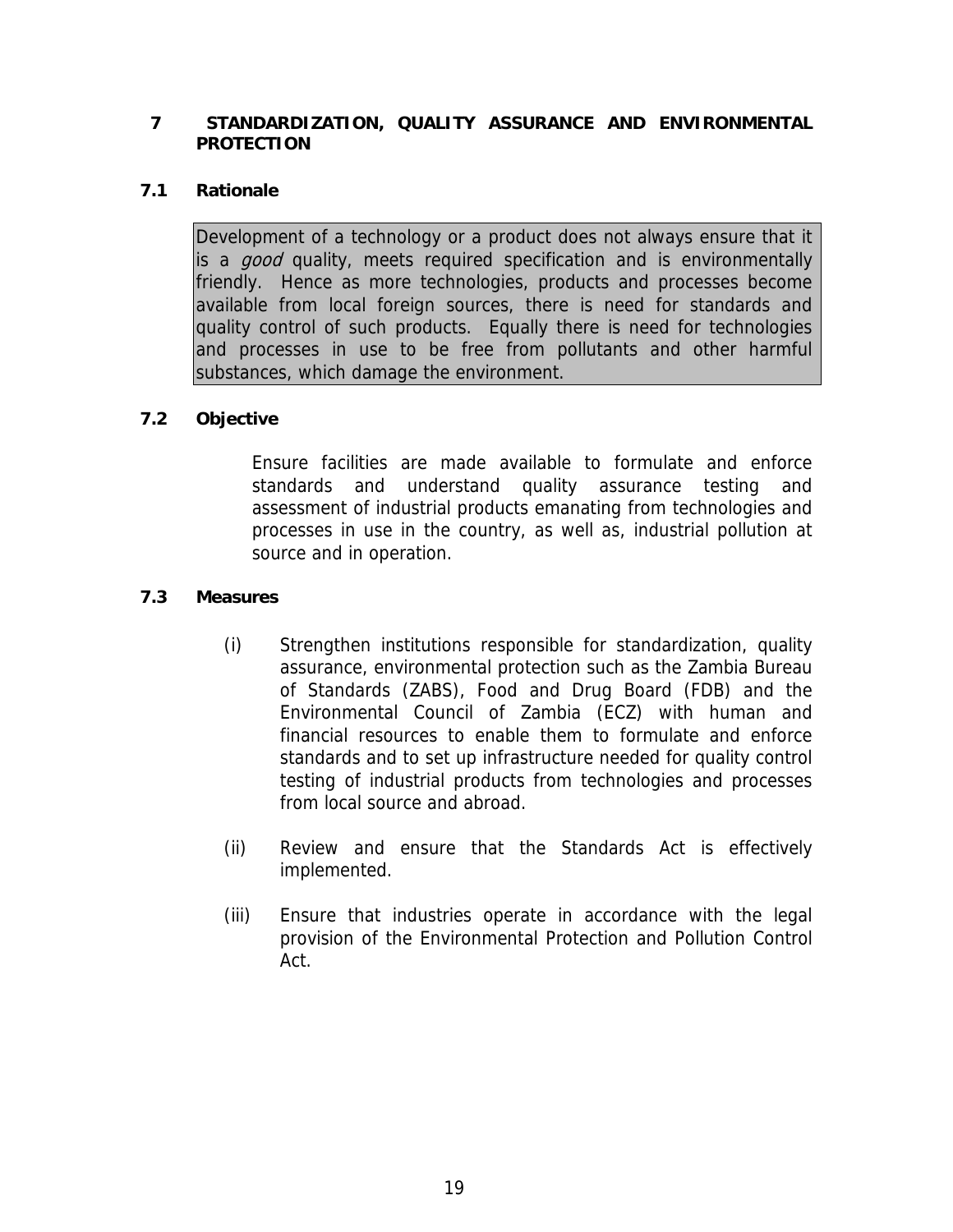#### **8 DEVELOPMENT OF APPRORIATE SKILLS**

## **8.1 Rationale**

The skills that people acquire through training equip them to make a positive impact on the development of non-human resource, thereby leading to increase in the country's wealth. Basic orientation in Science and Technology require training, which imparts practical skills and application of knowledge to develop prototypes, products and processes in a changing environment of labour market technology.

# **8.2 Objectives**

- (i) Provide students at primary, secondary and technical colleges with broad based curricula with adequate scientific knowledge and skills so as to diversify and lead into practical and applied work in the future.
- (ii) Produce at the tertiary level very high quality scientists and engineers who are not only well grounded in theory and practice but learn about entrepreneurship and the nature and power of science and technology to competitiveness of business.
- (iii) Strengthen community-based research to generate appropriate technology that will improve the quality of life of Zambians.
- (iv) Provide survival skills to school dropouts, and those who have never been to school.

#### **8.3 Measures**

- (i) Support education and training systems that produce skills useful to the labour market and those required to enter the productive sector on a self-employment basis.
- (ii) Impart supportive production oriented, basic business and entrepreneurship skills through development and strengthening of existing programmes.
- (iii) Develop courses in technical entrepreneurship and management of technology for science and engineering students, and dynamics and power of science and technology for business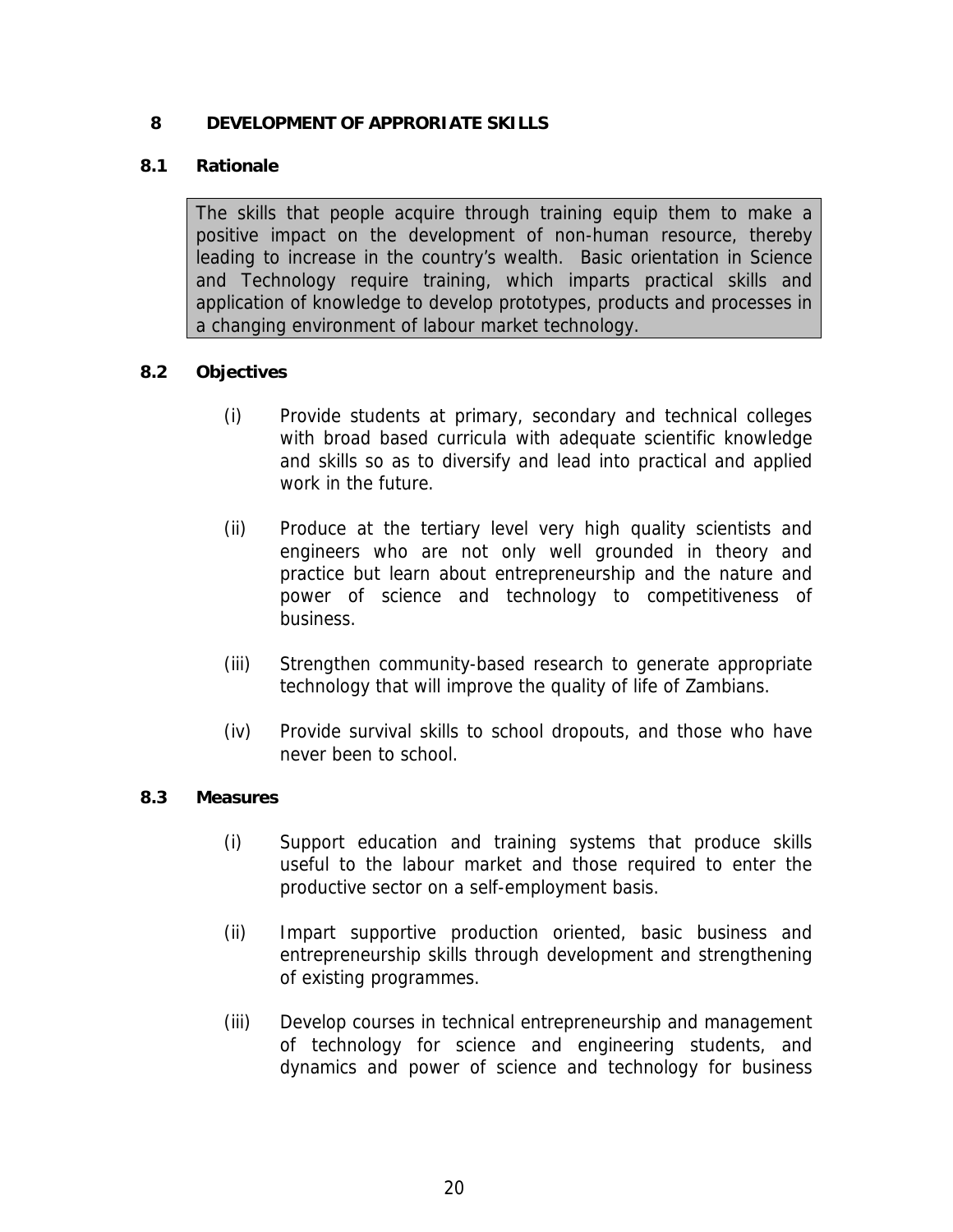profitability and national development for business management and political science administration students, respectively.

- (iv) Train university and college lecturers in the subject matter mentioned in (iii) above to enable delivery of such courses.
- (v) Strengthen the teaching and application of design and manufacturing capacity.
- (vi) To review the school, college and university curricula on science and technology to make it gender sensitive.
- (vii) Strengthen existing and increase the number of special secondary schools and tertiary institutions for science, mathematics and technical education.

#### **9 GATHERING AND DISSEMINATION OF INFORMATION**

#### **9.1 Rationale**

Easy access and availability of information on technologies, financing, markets, suppliers, regulators, designs and processes, which is crucial to the persons involved in production of goods and services, is very poor in Zambia. Such information must be gathered in a comprehensive manner and must be disseminated effectively. Availability and convenient access to scientific and technological information require the establishment of a comprehensive data bank, which is easily accessible at strategic locations by scientific, managerial and industrial users.

#### **9.2 Objectives**

To ensure that accurate and up to date information from local and international sources on manpower, research and development activities, markets and publications which are essential for progressive and competitive industrial production are readily accessible to various users.

#### **9.3 Measures**

(i) Establish a comprehensive data bank with essential elements for data collection, storage, retrieval and dissemination.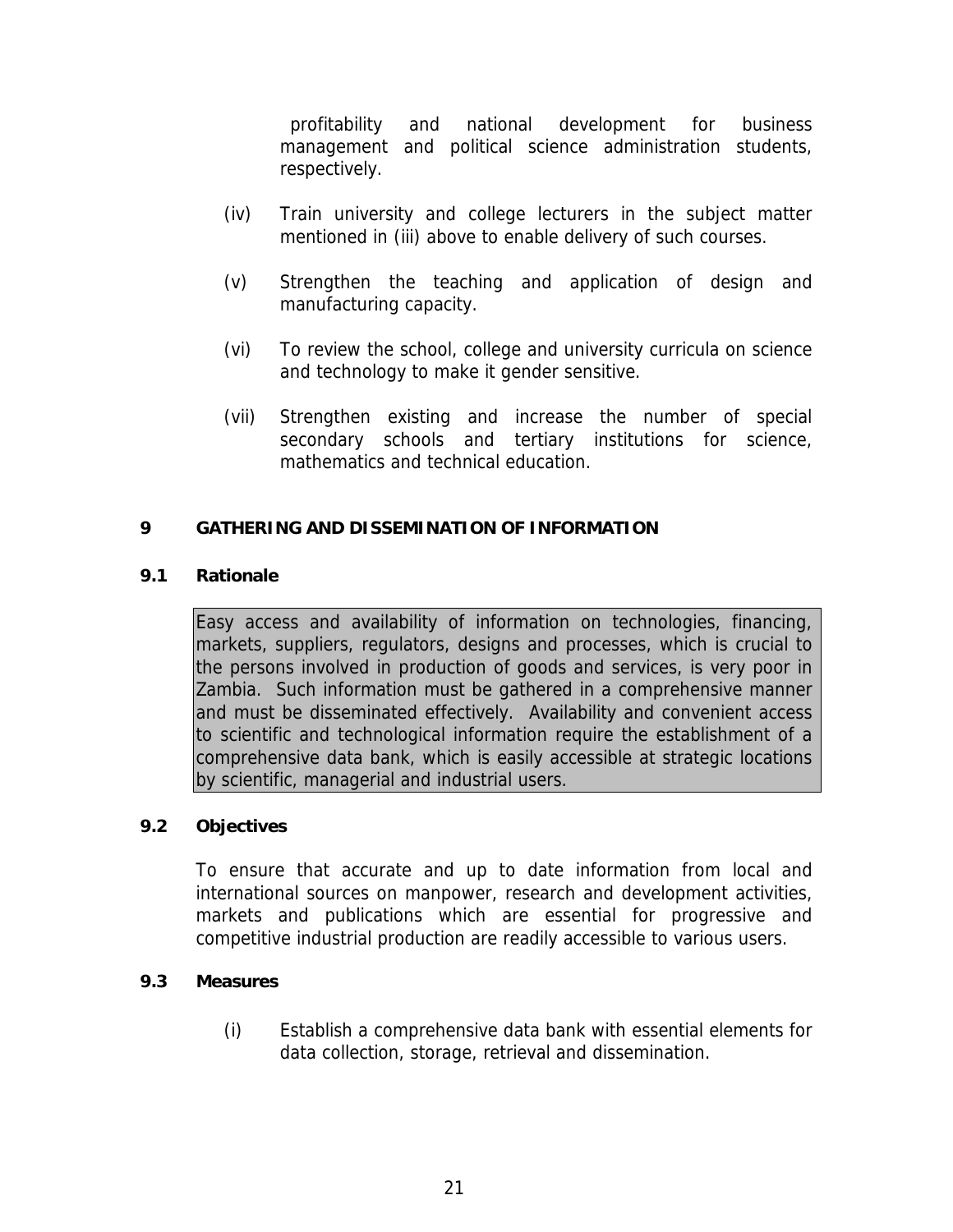- (ii) Establish computer and telecommunication facilities to facilitate data retrieval at various strategic locations in the country.
- (iii) Establish the Science and Technology Information Service Centre.

#### **10 CULTURAL AND PUBLIC AWARENESS**

#### **10.1 Rationale**

There is a general lack of appreciation of the importance of Science and Technology in the development of a country. Therefore, there is need to shape the culture of the Zambian society into realizing and appreciating the importance of Science and Technology in enhancing economic development in the key sectors.

#### **10.2 Objective**

Provide attractive incentives and high targeted promotions on the importance of Science and Technology to economic development in the key sectors.

#### **10.3 Measures**

- (i) Provide motivation and incentives to scientists and engineers through improved conditions of service and working environment, and provide for satisfaction of the scientific community.
- (ii) Utilize as far as possible available local scientific and technological personnel for consultancy where such expertise is available.
- (iii) Award design, manufacturing, building and construction tender to local firms where expertise is available to encourage and promote the development of local technological capability.
- (iv) Establish a special fund to be used for awarding individual scientists/engineers or institutions in recognition of their achievements in the application of Science and Technology to economic development.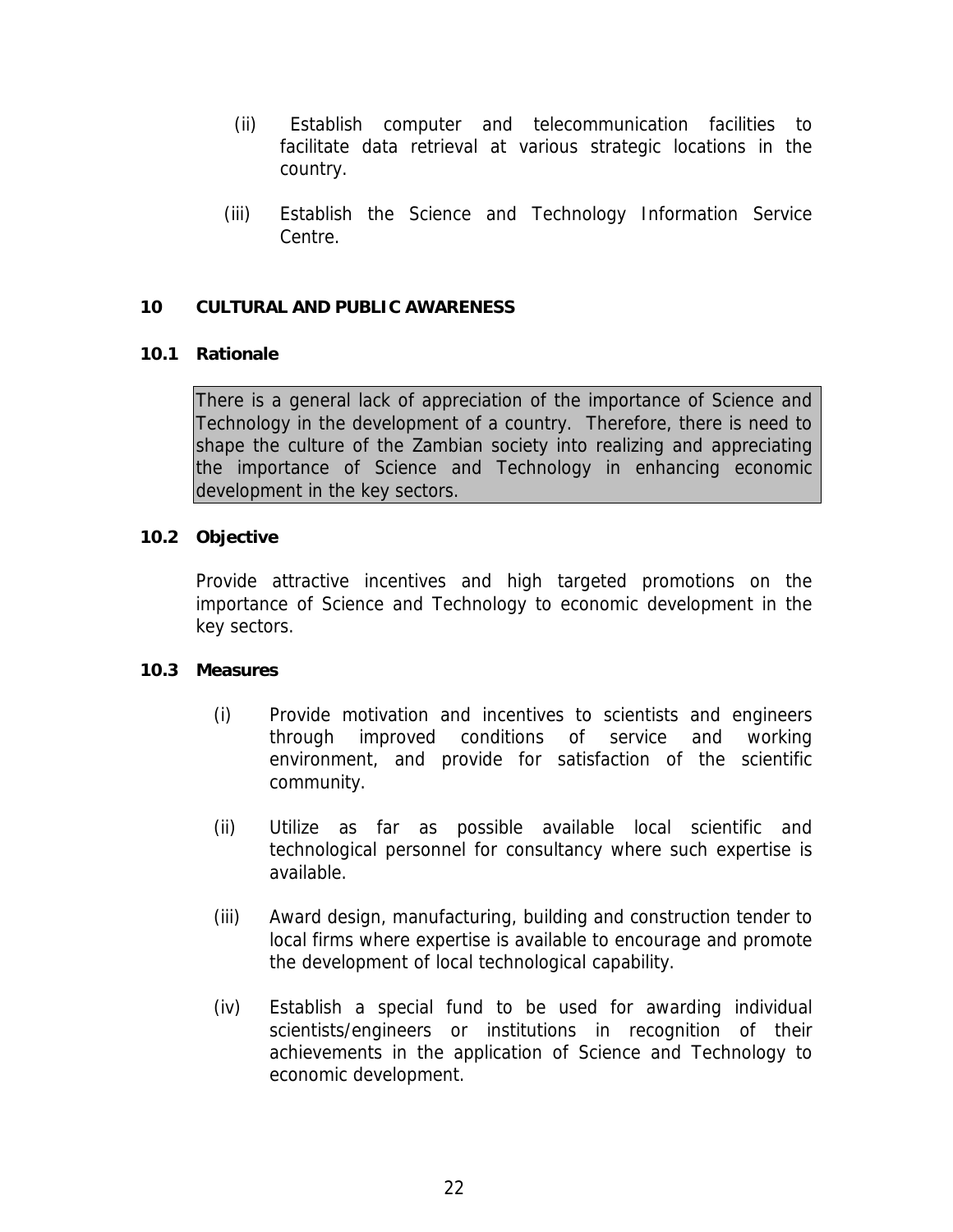- (v) Utilize the tremendous potential of women in development activities in general and in particular the importance of involving women in the promotion and utilization of Science and Technology.
- (vi) Popularise Science and Technology through science fairs, exhibitions, and JETS activities to inculcate scientific and technological culture, and through the mass media particularly films, newspapers, radios and televisions in the dissemination and promotion of scientific and technological knowledge, as well as enhancing general education of both youth and adults.
- (vii) Encourage and support professional associations aimed at achieving interactions in the exchange of scientific information and enhance excellence in scientific and technological fields.
- (viii) Contract out services requirements to the private sector as much as possible.

# **11 INSTITUTIONAL AND LEGAL FRAMEWORK**

## **11.1 Rationale**

The NCSR which was created through an Act of Parliament (Chapter 236 of the Laws of Zambia) has been carrying out both the advisory functions and research activities in Zambia. However, one of the critiques of the NCSR is that it has failed because of weakness in its statutory linkages with other research institutions in the County.

In this regard, the National Council for Scientific Research Act will be repealed and a new one enacted to separate advice, formulation, coordination and direction roles from physical laboratories into the proposed Science and Technology Council and creation of autonomous research institutes for industrial, agriculture, technology development and medical research. To provide the link between Research System and the productive sector, a Technology Business Centre will be created under the auspices of the Science and Technology Council. On the Government side, Department of Science and Technology in the Ministry of Science, Technology and Vocational Training will be strengthened and Cabinet and Parliament committees created.

#### **11.2 Legislation Reform**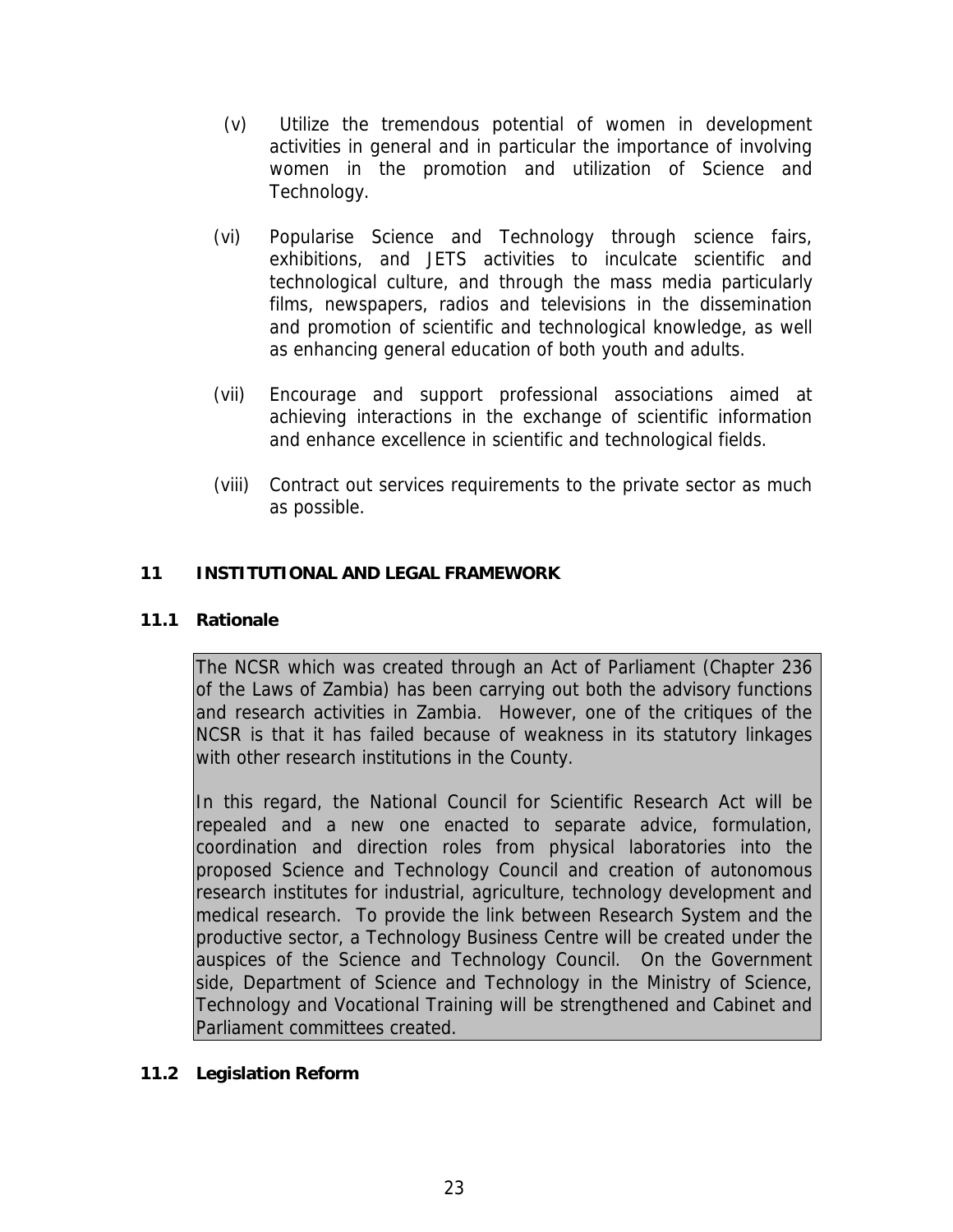- There is need to repeal the National Council for Scientific Research Act (Chapter 236 of the Laws of Zambia) and create a new Act for the implementation of the establishment of Science and Technology Council and provision of incentives for promotion of research and development for industrial development. The Legislation reform shall consider, among other things, the following:-
	- (i) Repeal the NCSR Act and create a new Act to establish the Science and Technology Council, Research Institutes and the Technology Business Centre.
	- (ii) Enact new laws to establish the Science and Technology Development Fund and Venture Capital Fund for supporting technology-oriented business.
	- (iii) Introduce tax breaks and incentives for spending money on research and development and commercialisation. Also consider the same for the following and taking into account ranking of incentives as follows:-
		- (a) Locally designed, innovation and manufactured technologies, processes and products (high rating).
		- (b) Licensing with local inputs (medium high).
		- (c) Licensing with important inputs (medium low).
		- (d) Direct input of technologies and processes and turn-key projects (low rating).

# **11.3 Institutional Arrangements**

# **11.3.1 Rationale**

The Research System, Government and key sectors are so isolated from each other, that there is need to bring them into closer contact to discover, analyse and resolve national problems and opportunities relating to the development of the key sectors through Science and Technology.

# **11.3.2 Objective**

To create strong science and technology institutions, polices and health links among research institutions, Government and the key sectors in order to achieve overall national development.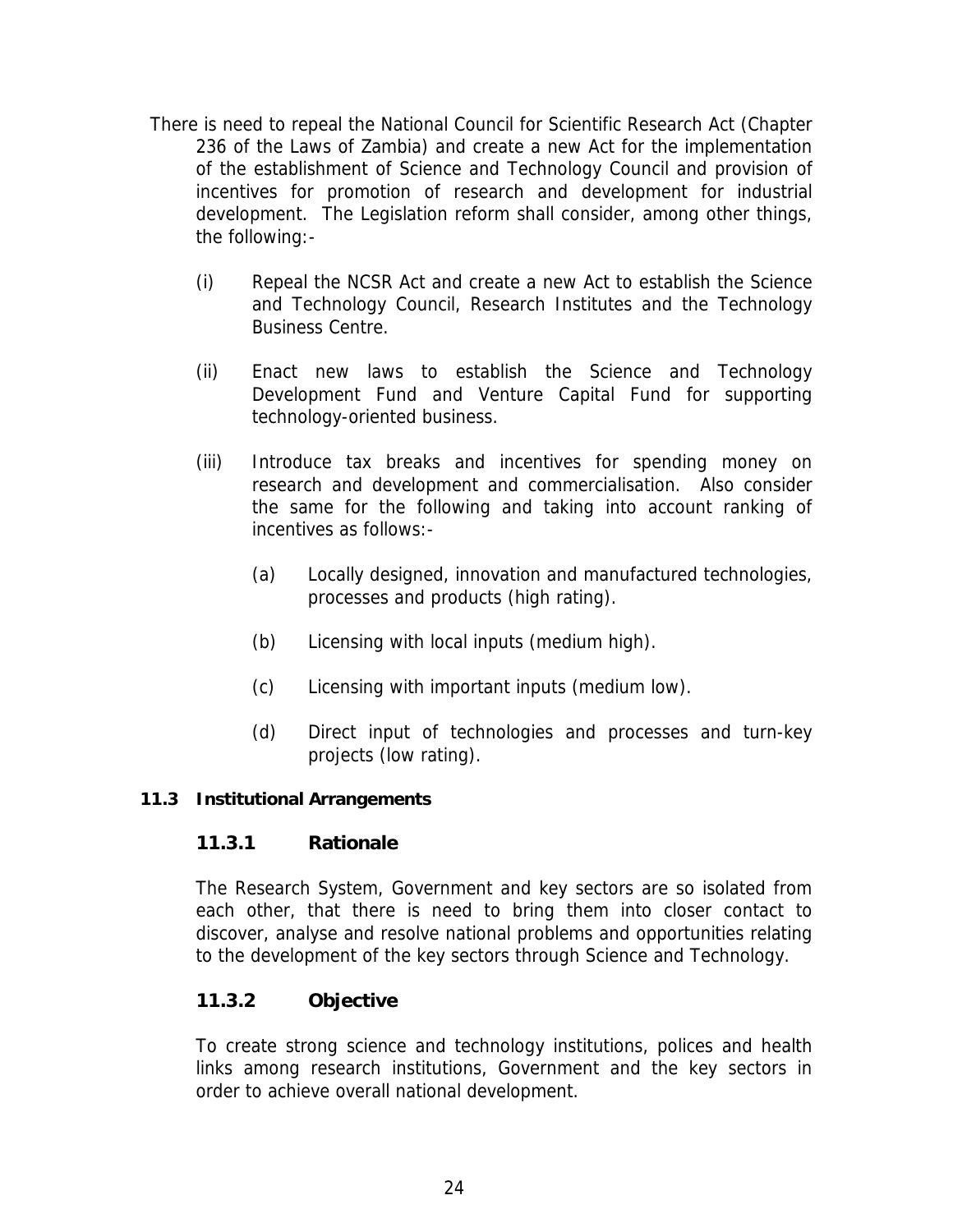#### **11.3.3 Measures**

- (i) Establish an action oriented Science and Technology Council to link government and the key sectors, coordinate research and disburse funds.
- (ii) Restructure and rationalize existing research laboratories and technology service organizations into autonomous research institutes covering vital areas of national interests.
- (iii) Establish autonomous Technology Business Centre under the auspices of the Science and Technology Council for entrepreneurship development and offer opportunities for laboratories and universities to sell science and technology results that are not being realized because the researchers and designers are not aware of specific industrial needs. In addition, there are many technically skilled people who are leaving universities, technical colleges, and employment due to retrenchment, who would like to start businesses, but do not have access to necessary technical and production skills, which the Centre can provide.
- (iv) Establishment of the Department of Science and Technology in the Ministry responsible for Science and Technology.
- (v) Establish a Cabinet responsible for Science and Technology to raise the profile of Science and Technology in decision-making.
- (vi) Establish a position of Advisor to the President on Science and Technology.
- (vii) Establish a Parliamentary Committee to monitor the performance of Science and Technology Policies and programmes.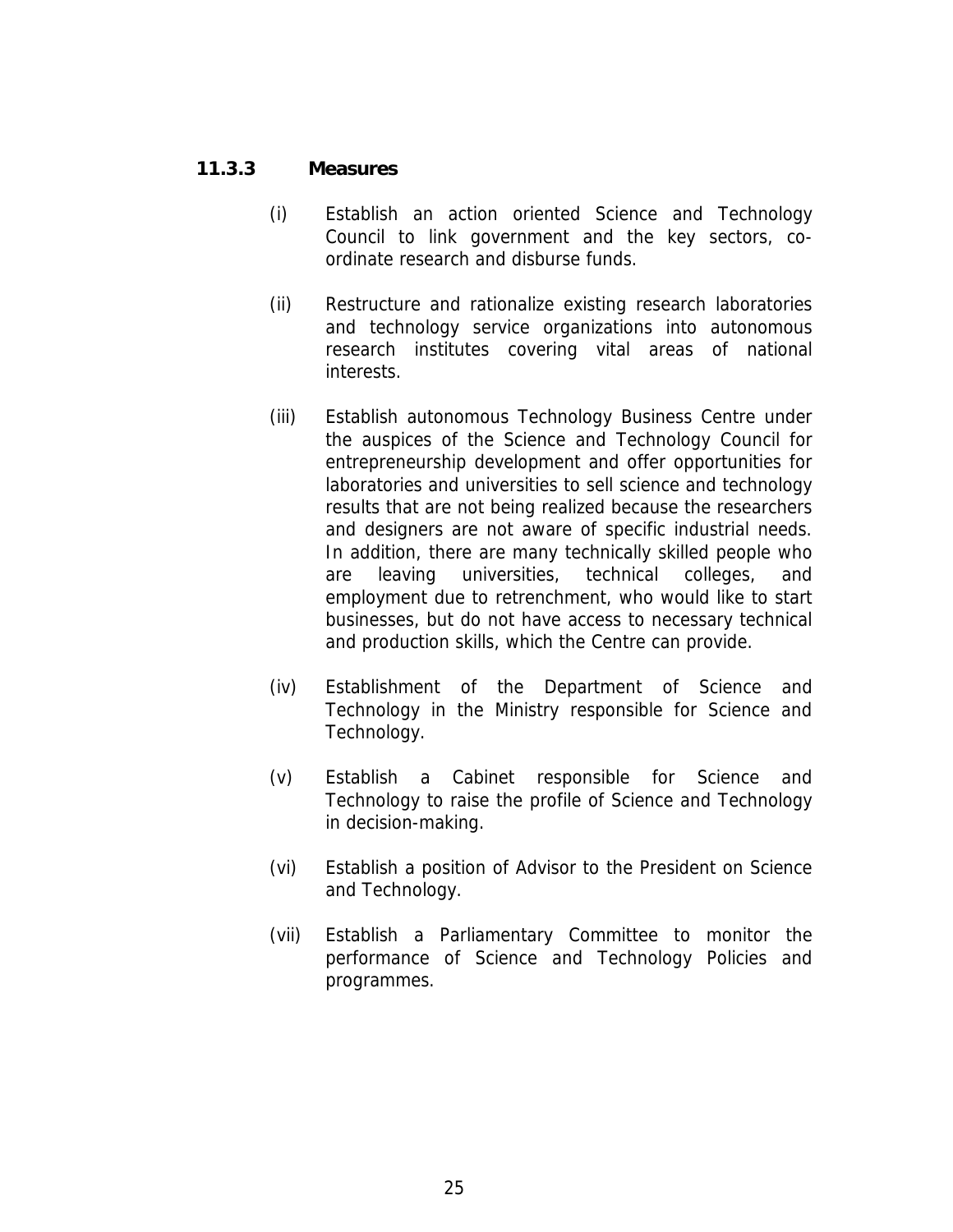#### **11.4 Functions and Composition of Governance Systems of proposed institutions**

## **11.4.1 Science and Technology Council**

#### **11.4.1.1 Functions**

- (i) Regulate research in the country.
- (ii) Advise Government on Science and Technology policies and activities in Zambia
- (iii) Set broad directions, stimulate coordination and initiate special projects which others will execute under contract.
- (iv) Provide an independent forum linking Government, industry and research system to investigate, promote and publicize national broad priorities in Science and Technology for national development.
- (v) Resource (financial, human etc) mobilization and utilization in key sectors.
- (vi) Recommend the establishment of any new research institutes which it may deem necessary.
- (vii) Collect and disseminate Science and Technology information including publication of scientific reports, journals and other such documents and literature.
- (viii) Sponsor such national and international scientific and technological conferences as it may deem necessary.
- (ix) Establish and maintain relationship with corresponding scientific organizations in other countries.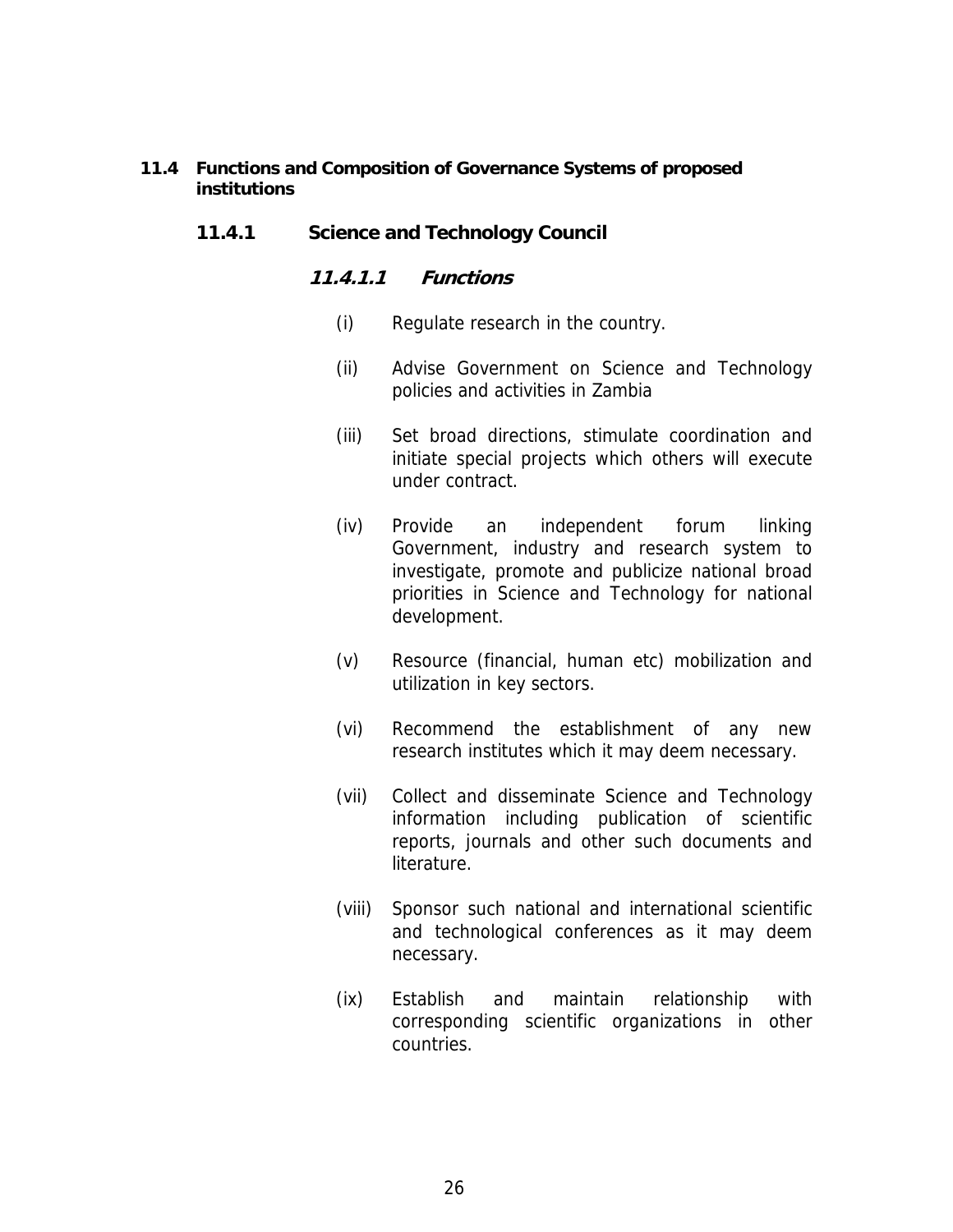- (x) Receive annual reports from all public Science and Technology agencies.
- (xi) Mobilize and distribute Science and Technology funds.
- (xii) Identify and determine national Research and Development priorities.

#### **11.4.1.2 Governance**

- (i) The Council shall have a Chief Executive and permanent staff of core expertise in key sectors.
- (ii) The Council shall consist of members who shall be drawn from relevant fields and stakeholders.
- (iii) There shall also be advisory committees in relevant fields.

#### **11.4.2 Department of Science and Technology (DST)**

11.4.2.1 Functions

- (i) Develop. Monitor and promote Science and Technology policies within and outside Government.
- (ii) Carry our technology impact assessment.
- (iii) Receive annual Budget for the Science and Technology System.
- (iv) Ensure enforcement of Science and Technology regulations.
- (v) Assist Cabinet and Parliament Committee on all issues of Science and Technology.
- (vi) Stipulate activities for the promotion and popularisation and advancement of Science and Technology.
- (vii) Encourage training of research personnel through bursaries and sponsorship.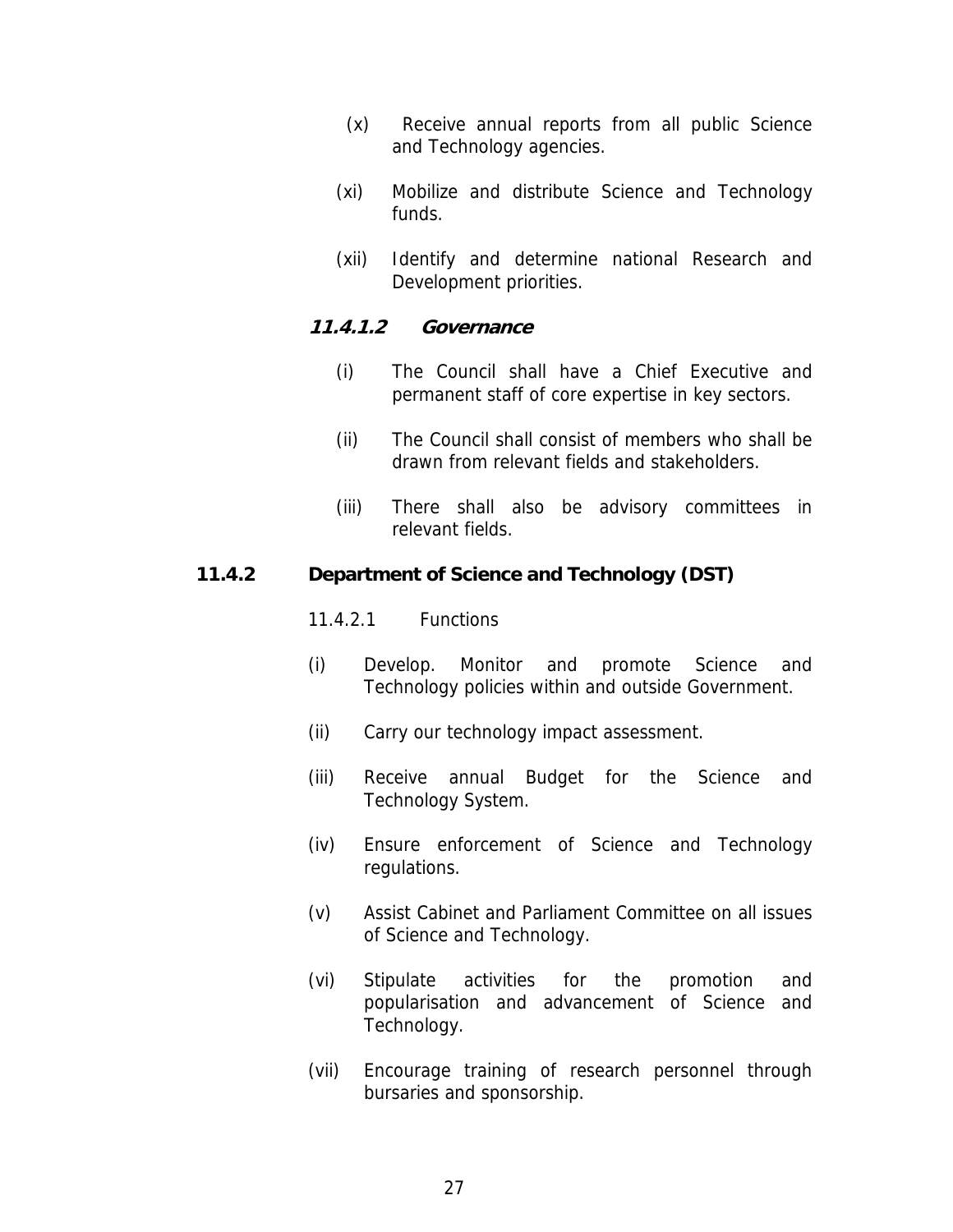(viii) Discover, analyse and provide policy advice to resolve national problems relating to production sector through science and technology in a timely manner.

#### **11.4.3 Research Institutes**

There shall be established a Research Board for each Research Institute whose membership shall consist of not more than eight members who shall be qualified persons in matters relating to research activities of the institute and Permanent Secretaries of responsible participating Ministries and their industrial clients. The Chairperson shall be elected from among the Board members for a prescribed period.

#### **11.4.3.1 Functions**

- (i) Conduct research and development in identified key areas of national development
- (ii) Disseminate research findings.
- (iii) Liaise with other research bodies within and outside Zambia.
- (iv) Review research activities in areas of competence.
- (v) Receive and raise funds for research in identified key areas.
- (vi) Establish and maintain relationships with corresponding scientific institutions in other countries.

#### **11.4.4 Technology Business Centre (TBC)**

#### **11.4.4.1 Functions**

- (i) Facilitate acquisition of technology to entrepreneurs to help them set up their own business.
- (ii) Assist Research Institutes including universities and technical colleges and make links with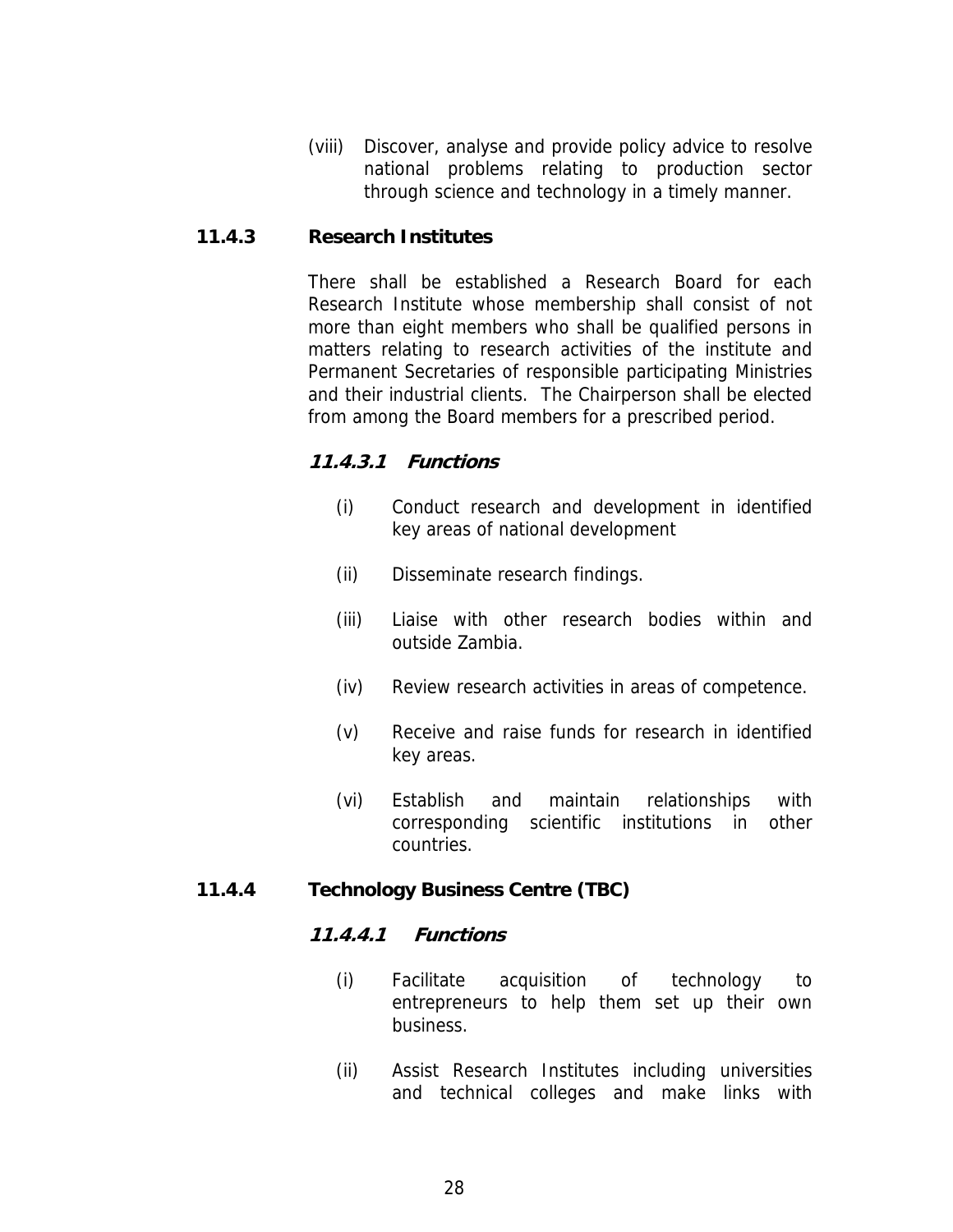industry clients to sell the Research Institutes research expertise and prototypes on the shelf on their behalf.

- (iii) Provide advisory service in Engineering and process design that will accompany the marketing work and to assist prototype work to go into industrial production.
- (iv) Act as liaison institution by promoting linkages among researchers, bankers and businessmen on the issue of new technology-based development; and
- (v) Evaluate relevance of imported technology and asses its environmental impact.

# **11.4.5 Cabinet Committee on Science and Technology**

There shall be a Science and Technology Committee of Cabinet which will carry out the following functions:-

- (i) Advise the Government on policies, programmes and activities in Science and Technology
- (ii) Harmonise Government policies that pertain to Science and Technology in industry, trade and commerce and environment.

# **114.6 Parliamentary Committee responsible for Science and Technology**

There shall be a Parliamentary Committee responsible for Science and Technology. It's functions shall be:-

- (i) To monitor the performance of implementation of Science and Technology policies, programmes and activities.
- (ii) To sensitise members of parliament on the important of Science and Technology in national development.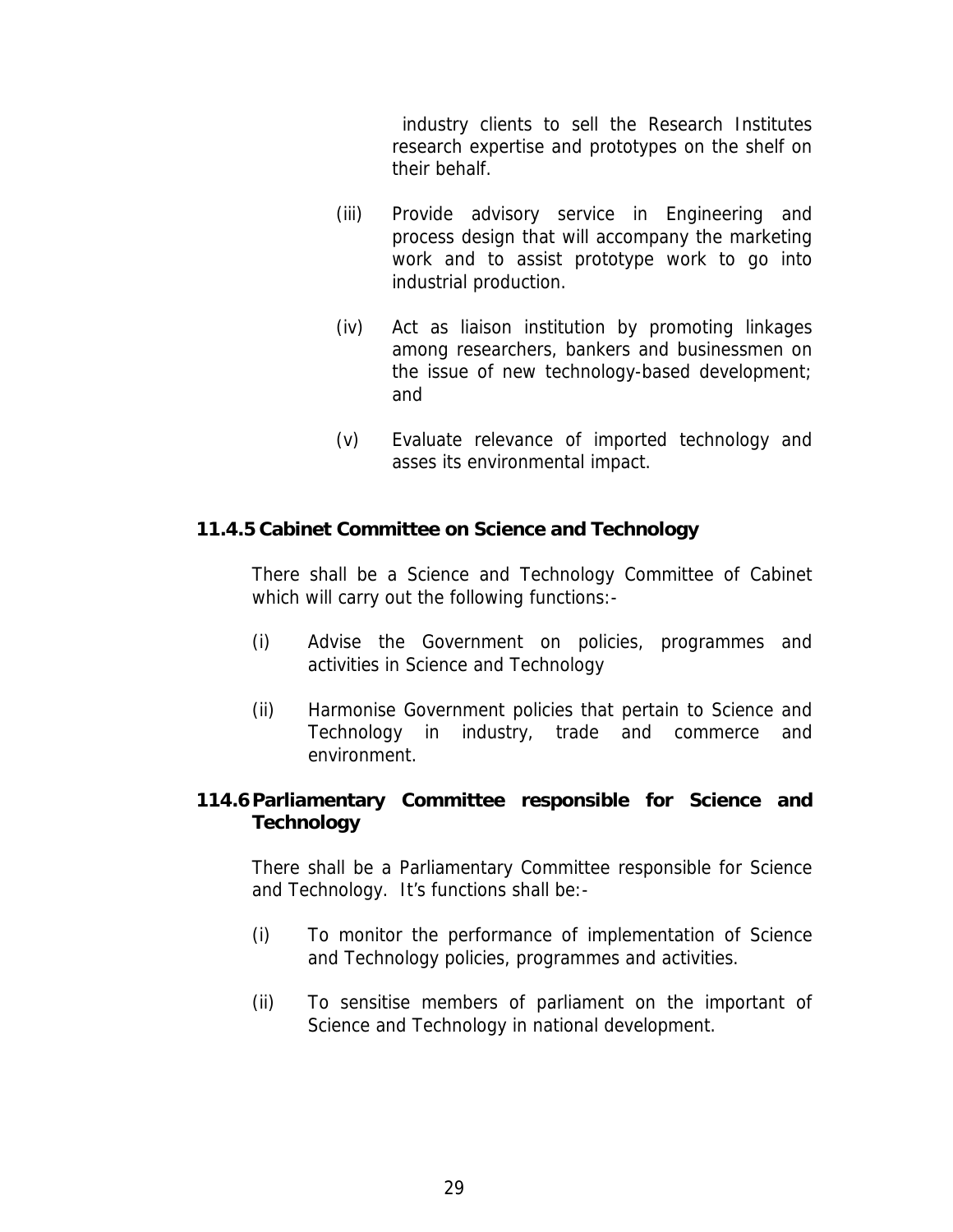#### **12 REGIONAL AND INTERNATIONAL COOPERATION IN SCIENCE AND TECHNOLOGY**

The development of Science and Technology in any country has both national and international perspective, which derive from universality and dynamism of scientific and technological knowledge, irrespective of national boundaries.

In this regard, Zambia shall support and seek co-operation with regional and international organizations in the promotion of Science and Technology; in particular, the country will utilize the United Nations system (e.g. UNCTAD, UNIDO, UNESCO, UNDP, ECA, WIPO, IAEA, etc) and other national or international and /or regional organizations to strengthen her scientific and technological capability.

Through sub-regional and regional co-operation, the Government shall encourage establishment of institutions or associations to handle multinational and complex national projects.

#### **13 MECHANISM FOR FUNDING OR SCIENTIFIC AND TECHNOLOGICAL RESEARCH AND DEVELOPMENT**

#### **13.1 Rationale**

Success for implementation of the Science and Technology Policy depends not only on the adequate allocation of financial resources for research and development and other activities but also for the development and expansion of small, new technology oriented business ventures. Hence the need to develop a funding mechanism for both scientific and technological research and development, which shall facilitate the development and promotion of appropriate technology.

#### **13.2 Source of funding**

The following sources of financing are recommended.

# **13.2.1Allocation of Minimum percentage of GDP to Science and Technology activities**

Allocate 3% of the GDP to scientific and Technological activities.